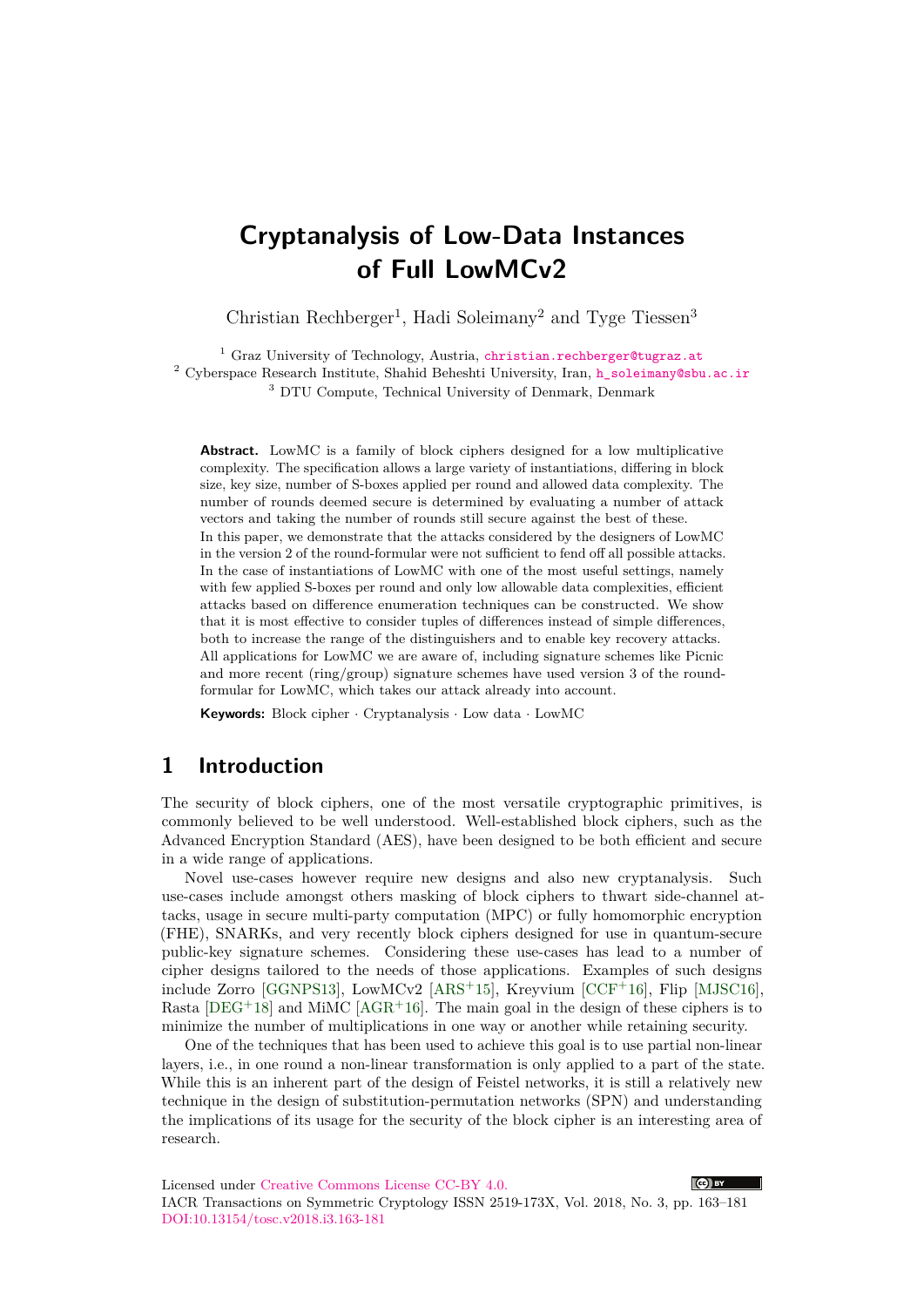# **LowMC**

LowMC is a flexible block cipher family based on a substitution-permutation network where the block size, the key size, the number of S-boxes in the substitution layer and the allowed data complexity of attacks can independently be chosen. To reduce the multiplicative complexity, the number of S-boxes applied in parallel can be reduced, leaving part of the substitution layer as the identity mapping. The number of rounds needed to achieve these goals is then determined as a function of all these parameters. The way this is done is to consider and try to bound all known attack and choose the number of rounds so that the most effective attack for a particular set of parameters is just not able to violate the security expectation.<sup>[1](#page-1-0)</sup>

The first version of this round 'formula' (henceforth LowMCv1) was introduced at Eurocrypt 2015 [\[ARS](#page-16-0)<sup>+</sup>15]. Soon after, optimized higher order and interpolation attacks [\[DLMW15,](#page-17-1) [DEM16\]](#page-17-2) were demonstrated. As a result, an updated round formula for LowMC (henceforth LowMCv2) was proposed by the designers  $[ARS<sup>+</sup>16]$  $[ARS<sup>+</sup>16]$  to take these new insights into account.

# **Our Contribution**

In this paper, we provide new insight into the security of LowMC by demonstrating distinguishing and key-recovery attacks based on the enumeration of differences that are able to break full-round versions of LowMCv2. These attacks are based on finding collisions in the sets of reachable differences coming from both ends of the cipher. In contrast to differential cryptanalysis [\[BS90\]](#page-16-4) this approach requires very little data — as little as  $3$ chosen plaintext-ciphertext pairs. If more data is available, this can be used to extend the number of covered rounds.

For some versions of LowMCv2, the distinguishing attack technique is hitting a boundary, namely when the number of enumerated differences begins to exceed the square root of the number of all possible differences, raising the collision probability close to 1. This occurs when the key size which limits the time complexity is larger than half of the block size. We demonstrate that the enumeration technique can be continued across this boundary by moving from differences to *d*-differences — a concept introduced in [\[Tie16\]](#page-18-2).

We furthermore show that full key recovery is possible when using the distinguisher based on *d*-differences. To optimize the key recovery, we consider an equivalent representation of LowMCv<sub>2</sub> were the round keys are only added to the part of the state that went through the non-linear part of the non-linear layer. While this not only allows us to simplify the key recovery, it also lead to a simplified and more efficient implementation of LowMCv2.

Our attack led to a version 3 of the LowMC round formula which takes our attack approach into account. This version was in turn used by the recent proposals for new signature schemes as we discuss in the following.

# **Impact on applications of LowMC: quantum-safe signature schemes**

The attack we describe in this paper is not effective against every possible member of the LowMCv2 family of ciphers. More concretely, it applies well when the number of rounds *r* is chosen to only give security against an attacker with limited data complexity *D* but high allowable time complexity, and most importantly when the number of S-boxes per round *m* is low.

Incidentally such a corner of the parameter space is especially relevant for newly proposed public-key signature schemes based on NIZK proofs that need as the only

<span id="page-1-0"></span><sup>&</sup>lt;sup>1</sup>The number of rounds can vary widely depending on the parameters, especially with changing number of S-boxes per round: From around 10 to many 100s. A Python script is provided by the designers which derives that number of rounds: [https://github.com/LowMC/lowmc/determine\\_rounds.py](https://github.com/LowMC/lowmc/determine_rounds.py)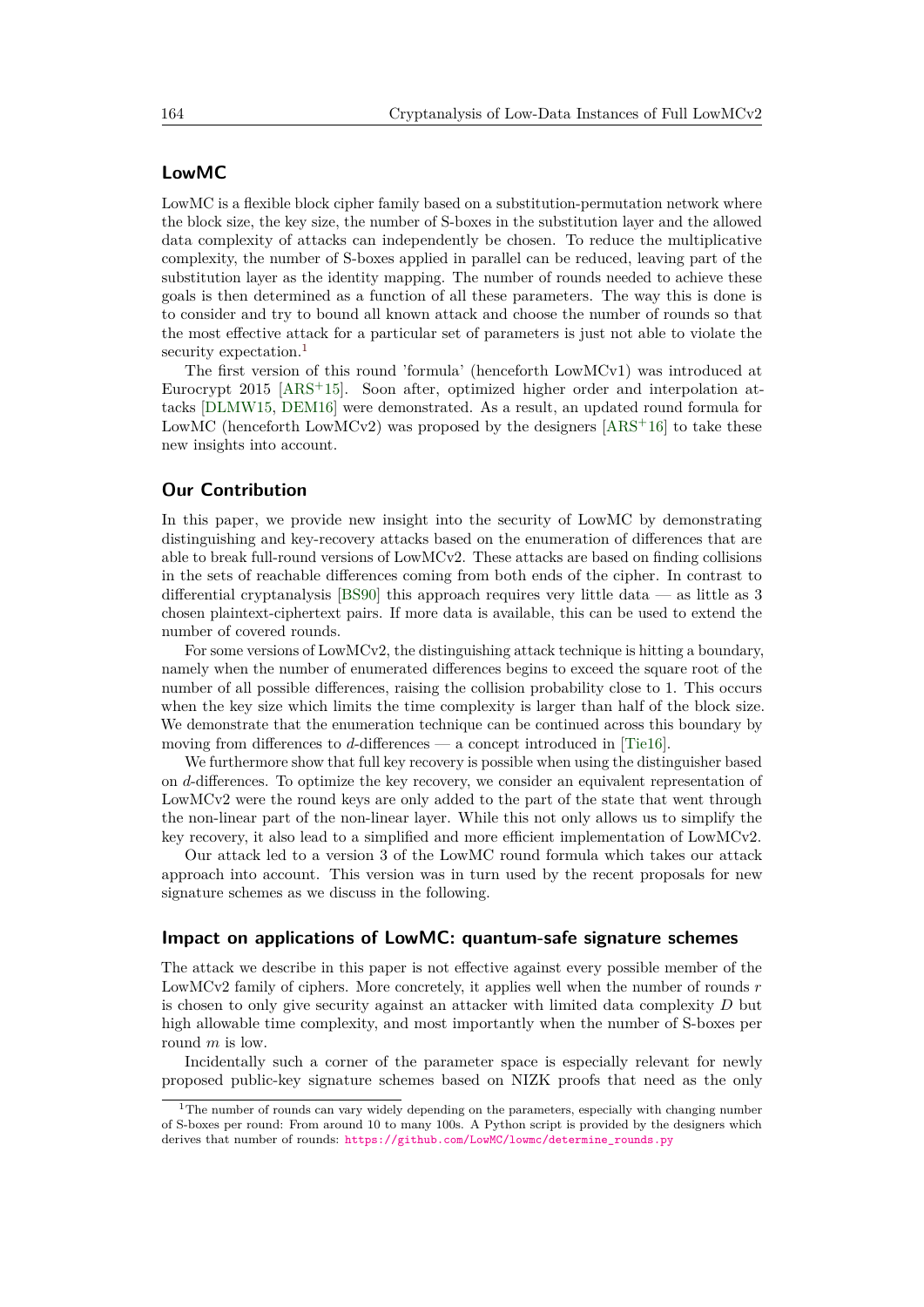cryptographic assumption the security of a one-way function (OWF) or a pseudo-random function (PRF), rather than on other more structured mathematical assumptions.

In view of the NIST selection progress on new public-key primitives <sup>[2](#page-2-0)</sup>, and in order to be competitive, such a signature approach cannot rely on already standardized functions like AES or SHA-3, as the resulting signature sizes would be too large. Instead, a new function with fewer multiplications is needed. LowMC was recently proposed to be used as such a function in two independent works on this topic  $[DOR<sup>+</sup>16, GCZ16]$  $[DOR<sup>+</sup>16, GCZ16]$  $[DOR<sup>+</sup>16, GCZ16]$ , with the resulting merge  $[CDG+17]$  $[CDG+17]$  being submitted to the NIST PQ-Crypto process.

LowMC turned out to be the most suitable option for the metric that determines the signature size (the most crucial property): the product of the number of multiplication gates contained in the circuit representation and the ring size in which the multiplications take place (minimal in the case of LowMC as multiplications are binary AND gates). Compared to standard functions, usage of LowMC allows to reduce the signature size by about one order of magnitude [\[CDG](#page-17-4)<sup>+</sup>17]. Very recent follow-up and related work on improved representations and implemnetations [\[PPRR17\]](#page-18-4), extended functionality like ringand group signatures [\[BEF18,](#page-16-5) [DRS18,](#page-17-5) [KKW18\]](#page-18-5) or using alternative zero-knowledge proof systems [\[KKW18\]](#page-18-5) all use LowMC in the same setting, i.e. with few S-Boxes per round and low allowable data complexity.

In Section [4](#page-10-0) we give examples of LowMCv2 parameters with low *m* and low *D* and show that a higher number of rounds is needed for security than what the round-formula for LowMCv2 suggests.

### **Related Work**

The idea of using differential trails in a meet-in-the-middle approach has previously been studied in the security analysis of DES [\[DSP07\]](#page-17-6) and AES [\[DFJ13,](#page-17-7) [DKS10\]](#page-17-8). More concretely on AES, it was shown in [\[GM00\]](#page-18-6) that the mapping function from one active byte to one byte after three rounds depends on only 9 bytes. As a result, the set of mapping functions can be described by a table of size  $2^{72}$  which can be utilized in a meet-in-the-middle attack. Demirci and Selçuk presented an improved cryptanalysis by applying the same idea to four rounds where the set of possible mapping functions can be described by 25 bytes [\[DS09\]](#page-17-9). In these attacks the size of the precomputed table is the bottleneck. Dunkelman et. al. presented a technique to decrease the number of variables for parametrizing the mapping functions to 16 bytes, increasing the number of required known plaintexts [\[DKS10\]](#page-17-8).

In their attack, they consider a truncated differential characteristic for four rounds of AES, in which the input and output differences include a non-zero difference in exactly one byte. This characteristic is utilized to restrict the number of parameters in the mapping functions under the assumption that a pair of plaintexts and corresponding ciphertexts satisfies this differential path. Advanced optimizations and ideas in this line which depend on the linear layer of AES are not applicable to LowMC, though. In follow-up works, similar techniques were applied to improve the cryptanalysis on AES [\[DFJ13,](#page-17-7) [LJW15\]](#page-18-7) and similar block ciphers [\[LW15\]](#page-18-8). The above technique inherently requires a large amount of data since the probability of the truncated differential is usually extremely low (e.g for 4-round AES it is  $2^{-120}$ ).

In addition, all mentioned works rely on a specific structural truncated differential characteristic and consequently they highly depend on the inner properties of the cipher. In contrast to that method, our framework does not consider any specific differential characteristic and requires only a minimal amount of data. Our method does not depend on the particular properties of the S-boxes, key schedule, or linear layers.

Also of interest, and complementing our work, an automated search tool was presented in  $[BDD+15]$  $[BDD+15]$  to find the best differential characteristic and linear approximation in SPN

<span id="page-2-0"></span><sup>2</sup><https://csrc.nist.gov/projects/post-quantum-cryptography>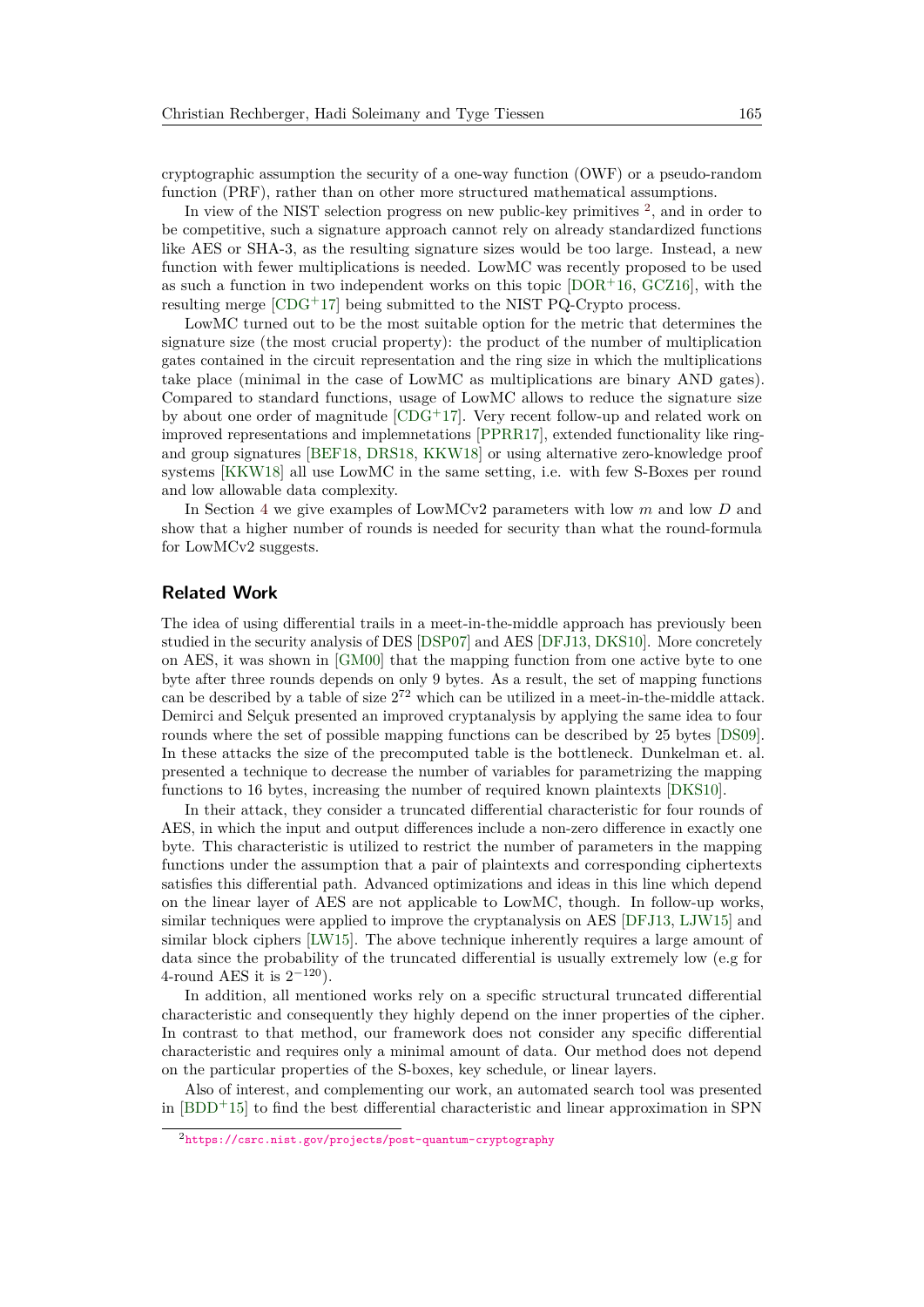ciphers with partial non-linear layer ciphers.

# **Paper Organization.**

This paper is structured as follows: Section [2](#page-3-0) gives a short description of the structure of LowMCv2 and of the notation used in this paper. In **??** the technique for finding the distinguisher is described described. In **??**, we show these distinguishers can be used to build attacks and demonstrate attacks on a number of LowMCv2 versions. To conclude we briefly discuss and compare the performance and limitations of our method with other existing cryptanalytic methods in **??**. Furthermore we suggest possible future works.

# <span id="page-3-0"></span>**2 Substitution-permutation networks with partial non-linear layers**

The cryptanalytic techniques presented in this paper make no use of the specifics of the linear layer and are thus in principle applicable to substitution-permutation networks (SPNs) other than LowMCv2.

To address this, we give here the notation for a general SPN block cipher structure with a partial non-linear layer. After that we give a brief description of LowMCv2. We furthermore show that there is an equivalent description which reduces the size of the round keys allowing for more efficient key-guessing strategies. We will use this later when we mount a key-recovery attack.

# **2.1 Standard Description**

A substitution-permutation network is constructed as a chaining of rounds each of which consists of two layers and a round key addition. The first layer of each round is called the substitution layer. In this layer, S-boxes are applied in parallel to the state to translate it to a new state. Here we consider the more general case where the S-boxes might only be applied to a part of the state — hence the name partial non-linear layers.

The other layer in each round is the permutation layer (or affine layer) which can be any affine transformation of the state. The round key addition adds a round key onto the state using exclusive-or addition. Finally there is an addition of a whitening key before the first round. The round keys and the whitening key are derived from the general key via a key schedule which is a linear function in the case of LowMCv2.

To make this notion a bit more precise, we use the following notation. The number of bits which the SPN operates on, the block size, is denoted as *n*. The number of rounds is denoted as *r* where the first round is round 1 and the last is round *r*. The round keys are denoted as  $sk_1, \ldots, sk_r$  and the whitening key as  $sk_0$ . The general key is denoted as K and its size in bits is *k*.

In the substitution layer, we assume that all S-boxes are the same. We denote their width in bits by *b* and the number of S-boxes applied in parallel in the layer by *m*. We furthermore assume without loss of generality that the S-boxes are applied to the first *mb* bits of the state.

# **2.2 LowMC**

LowMC is a family of block ciphers which is based on the SPN structure with partial non-linear layers with flexible parameters which can independently be chosen by users.

Encryption of LowMC starts with a key whitening, followed by rounds each of which consists of four operations in the following order: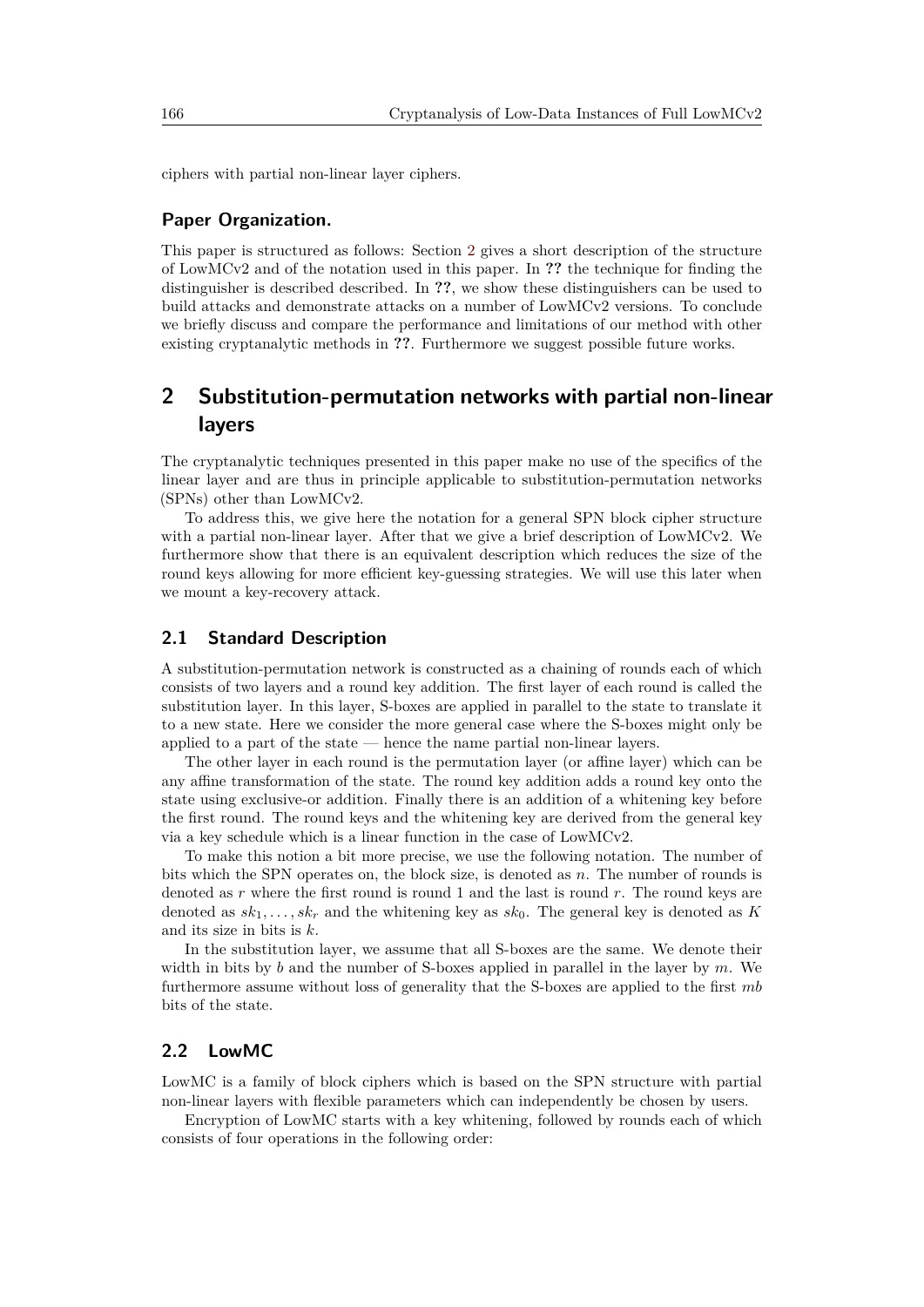- 1. SboxLayer applies a 3-bit S-box  $S(a, b, c) = (a \oplus bc, a \oplus b \oplus ac, a \oplus b \oplus b \oplus ab)$  in parallel on the first 3*m* bits of the state while for the remaining *n* − 3*m* bits, the identity mapping is applied.
- 2. LinearLayer multiplies the state with an invertible  $n \times n$  matrix  $\mathcal{L}_i$  which is chosen randomly.
- 3. ConstantAddition is the addition of an *n*-bit round constant  $RC<sub>i</sub>$  to the state in *GF*(2) which is chosen randomly.
- 4. KeyAddition is the addition of an *n*-bit round key  $sk_i$  to the state in  $GF(2)$ . The round key  $sk_i$  is generated by a randomly chosen multiplication of a full-rank  $n \times k$ with the master key  $K$  in  $GF(2)$ .

The number of rounds needed to reach the security against several known attacks with reasonable security margins is then derived for any set of block size *n*, number of Sboxes *m*, key size *k* and (logarithmic) allowed data complexity *D*. As a result of optimized higher order and interpolation attacks [\[DLMW15,](#page-17-1) [DEM16\]](#page-17-2), the calculation formula for the number of required rounds proposed in the original proposal document is updated by the designers [\[ARS](#page-16-3)<sup>+</sup>16] which is known as LowMCv2.

# **2.3 Equivalent representation with reduced round key material**

The fact that the non-linear layer is partial can be used to reduce the size of the round keys required in each round. To this end, we describe here an equivalent representation of an SPN with partial non-linear layer with reduced round key material.

In the description of an SPN, it is possible to swap the order of the linear layer and the round key addition as both operations are linear. The round key then needs to be exchanged with an equivalent one. For round key *sk<sup>i</sup>* , the equivalent one can be written as  $sk_i' = \mathcal{L}_i^{-1}(sk_i)$  where  $\mathcal{L}_i$  is the linear layer in the *i*-th round.

We can use this property now to move parts of the original round keys from the last round all the way through the cipher to the whitening key. To arrive at such a reduced variant, we apply a series of steps to the round keys starting with the last one (see also **??**). First we find an equivalent key that is applied before the affine layer by moving the round key through the affine layer. Then we split the round key in two parts, one that applies to the S-box part of the non-linear layer and one that applies to the identity part of the non-linear layer. The key part that only applies to the non-linear layer part can now move further up where it is merged with the previous round key. If we apply this to all round keys, we finally end up with an equivalent representation in which round keys are only added to the output of the S-boxes apart from one whitening key which is initially applied to the entire state. Note that the round keys of this equivalent representation can still be calculated as linear functions of the master key, albeit using smaller matrices.

We will later use this representation to reduce the amount of key material that we need to guess in an attack. This simplified representation can in certain cases also reduce the implementation cost of an SPN block cipher with a partial non-linear layer. For instance, the standard representation of LowMCv2 requires key matrices of total size  $kn(r + 1)$ where  $k$  is the key size,  $n$  is the block size and  $r$  is the number of rounds. The optimized representation only requires  $kn + 3mkr$  where *m* is the number of S-boxes, thus potentially greatly reducing the amount of needed memory and calculation to produce the round keys.

### **2.4 Notation**

In this paper, we use the following notations:  $X_i$  denotes the input block of round  $i$ , while  $X_i^S$ ,  $X_i^L$  and  $X_i^O$  denote the intermediate values after applying nonlinear layer, linear layer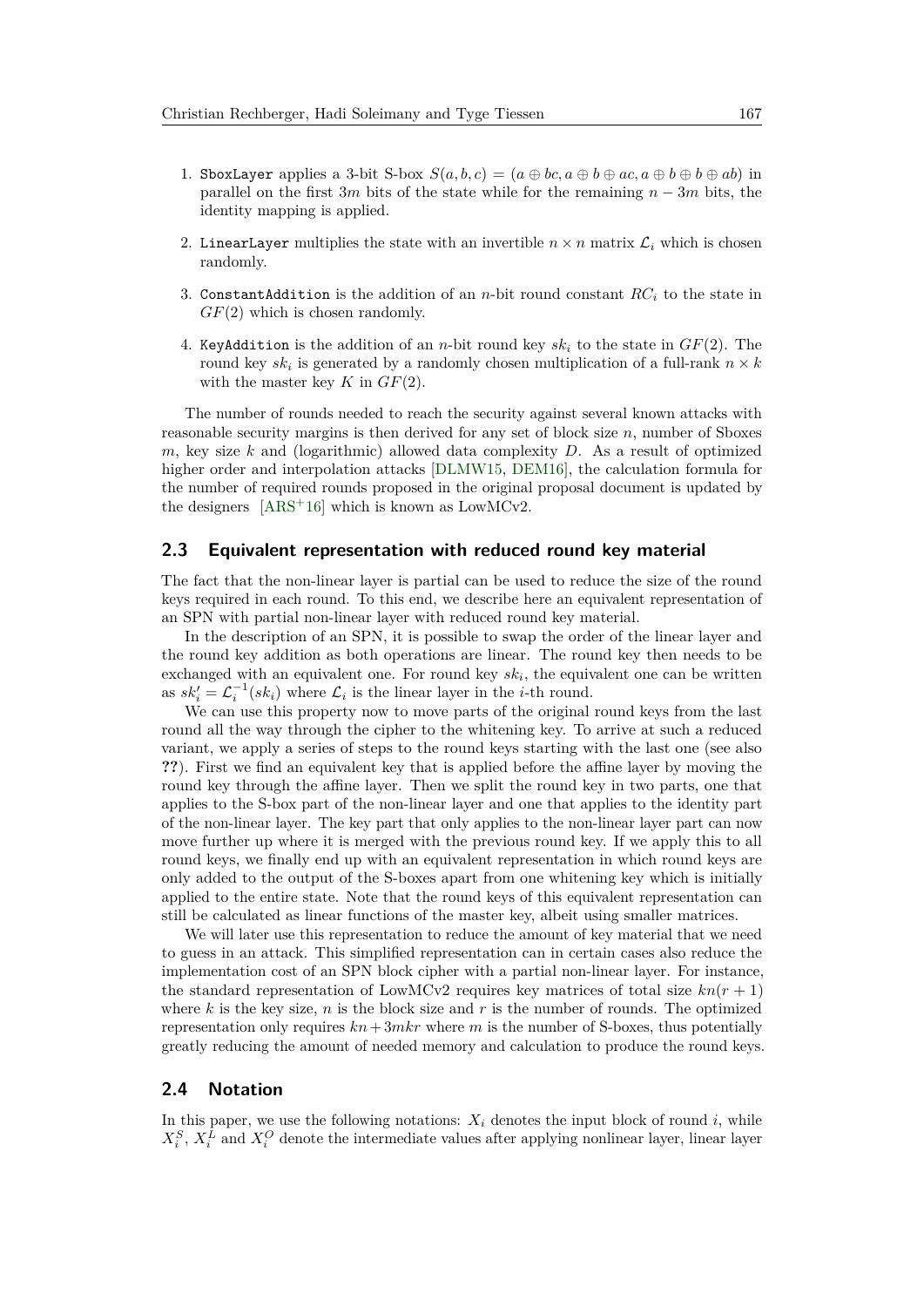

**Figure 1:** Simplified representation of an SPN block cipher with a partial non-linear layer.

and round key addition operations of round *i*, respectively. Obviously,  $X_{i-1}^O = X_i^I$  holds for  $2 \leq i \leq r$ . The round keys in the standard and simplified representations are denoted by  $sk_i$  and  $sk'_i$ , respectively.

# **3 Building distinguishers based on difference enumeration**

In this section, we describe the distinguishing techniques that we use in the attack and the time and data complexities of applying them. We will first describe a technique that uses simple differences and later extend this to describe a distinguisher that uses the relationships between larger tuples of texts. How to use these distinguishers in a key recovery attack will be described in the next section.

# **3.1 Enumeration of differences**

### **3.1.1 Using difference enumeration as distinguisher**

For a cipher to be secure, we should not be able to predict anything about the difference of two ciphertexts given the difference of the respective plaintexts. Ciphers that fail to accomplish this have successfully been broken using differential cryptanalysis. In this cryptanalytic technique, the attacker is able to find an input difference that yields a nonuniform distribution of output difference. He can then utilize this distinguishing feature to mount a key recovery attack. The downside of this technique is that it usually requires relatively large amounts of plaintext-ciphertext pairs to be able to create a statistically significant distinguisher.

Difference enumeration is a somewhat simpler concept. Here we find an input difference such that we can efficiently create a list of all reachable output differences. Such a list can be generated using the rules of difference propagation as known from standard differential cryptanalysis. If this list is significantly smaller than the set of all possible output differences, we can use this list as a distinguisher: Given an output difference that resulted from the specific input difference, we know it has to be in the list of possible output differences if the texts were generated by the attacked cipher. For a random permutation on the other hand, the output difference would only be in the list with a probability corresponding to the relative size of the list of all possible differences.

For the distinguisher to be better than an exhaustive search over the key space, the complexity of enumerating all differences must be smaller than the complexity of an exhaustive search.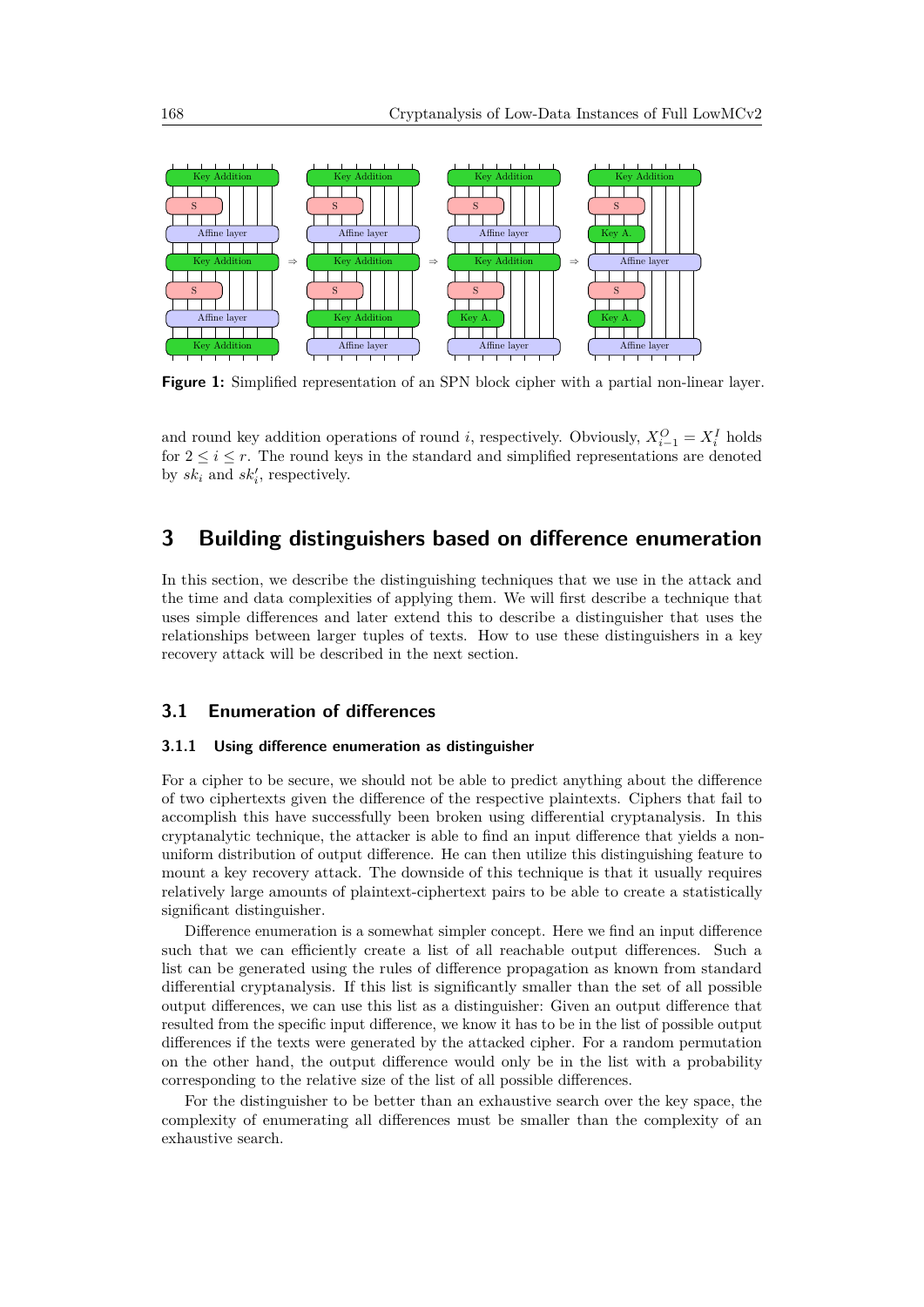<span id="page-6-0"></span>

**Figure 2:** Overview of the technique

#### <span id="page-6-1"></span>**3.1.2 Enhancing difference enumeration with meet-in-the-middle**

Usually the number of reachable differences grows too fast to be efficiently enumerable and thereby usable in a distinguisher but we can significantly decrease the complexity of creating a distinguisher by using a meet-in-the-middle approach.

In contrast to conventional differential cryptanalysis, we do not aim to find differential paths with high probability. Instead, our model benefits from the fact that the number of reachable differences over a few rounds can be much smaller than all possible values. First, we investigate how a difference diffuses while it propagates through the rounds in order to count the number of reachable differences in the middle of the cipher for a specific input difference. Then we show how the internal differences taken by a pair of inputs can be retrieved by utilizing a meet-in-the-middle approach in cases where the number of reachable differences is restricted to an upper bound.

We divide the *r* rounds of the cipher into three consecutive parts:  $r_0$ ,  $r_1$ ,  $r_2$  where  $r = r_0 + r_1 + r_2$  (Figure [2\)](#page-6-0). In the following we denote the output difference of the *i*-th round by  $\Delta_i$ . We select an input difference  $\Delta_0 \in \mathbb{F}_2^n$  so that the output difference after  $r_0$ rounds can be determined with a probability of one. In other words,  $\Delta_0$  is selected in a way that does not activate any of the  $r_0m$  Sboxes in the first  $r_0$  rounds. For a successful attack this property should be satisfied for maximum number of rounds.

To this end, we enumerate for a given input difference  $\Delta_{r_0} \in \mathbb{F}_2^n$  the number of reachable differences after  $r_0 + r_1$  rounds and store them in a list  $\mathcal{D}_f$ . When we receive an output difference, we likewise enumerate the reachable differences after the  $(r_0 + r_1)$ th round and store them in a list  $\mathcal{D}_b$ , only this time going backwards through the cipher over  $r_2$  rounds, starting from the received output difference. Now we expect to see a collision in those enumerated differences and the generated list.

To be useable as a distinguisher, we need to require that the complexity of enumerating the differences and finding the collision is more efficient than an exhaustive search. Furthermore, the probability of finding a collision if we were given instead a random output difference should be less than one.

### **3.1.3 Estimating the number of reachable differences**

A simple upper bound on the number of reachable differences after *r* rounds given a block cipher structure as described in **??** can be found as follows. We assume every S-box is activated in every round and that every S-box creates as many new differences as possible. Let  $\gamma$  be the differential uniformity of the S-box, i.e., the maximal number of distinct differences to which an input difference of the S-box can be mapped. Then the number of differences that a single difference can be mapped to over one round is at most  $\gamma^m$  where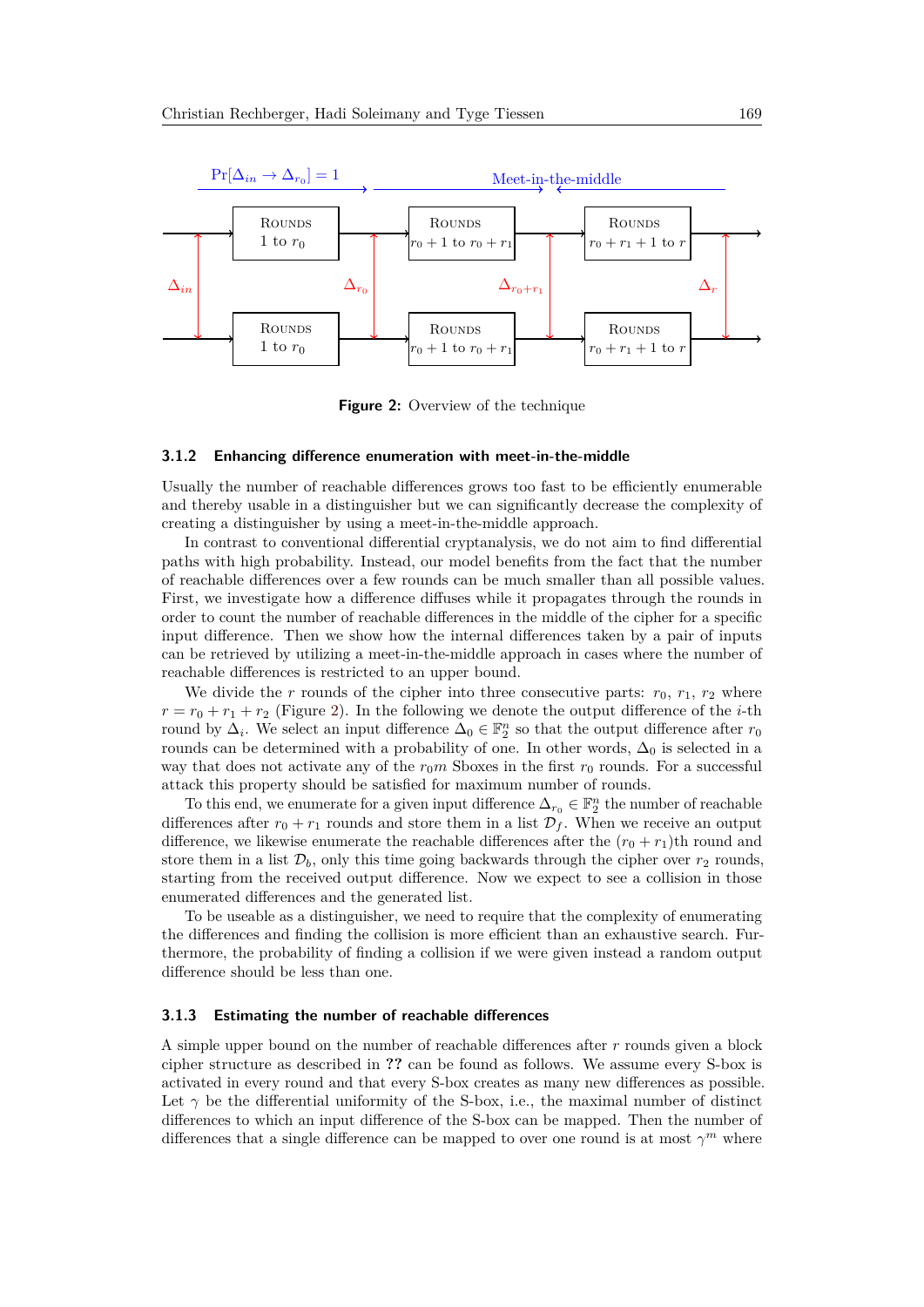*m* is the number of S-boxes per layer. The number of differences that can be reached from a single difference after *r* rounds is hence upper bounded by  $\gamma^{mr}$ .

While this is an accurate upper bound, a more precise estimate would take into account that usually not all S-boxes are activated in each round. We can achieve this by working with the average number of reachable output differences. Let  $\lambda$  be the average number of reachable output differences over the S-box for a uniformly randomly chosen input difference (for LowMC  $\lambda \approx 29/8 = 3.62$ ).

We now want to calculate the number of reachable differences over one round given a uniformly randomly chosen input difference. Over one round the number of reachable output differences over each S-box are independent of another. We furthermore know that the expected value of the product of independent random variables is the product of their expected values. Thus the average number of reachable differences over one round given a uniformly randomly chosen input difference can the be calculated as

$$
\delta = \lambda^m \tag{1}
$$

We can thus estimate the average number of reachable differences over *r* rounds as

$$
\delta^r = \lambda^{mr}.\tag{2}
$$

#### **3.1.4 Choosing a good starting difference**

To minimize the computational complexity of enumerating or to maximize the number of rounds that can be covered with the distinguisher, the starting difference should be chosen to minimize the increase in the number of differences.

To accomplish this, the attacker can make good use of the partial non-linear layer: a non-linear layer that is not full allows us to cover one or more rounds without activating any S-boxes. The number of rounds that can be covered this way depends on the ratio of the linear part to the non-linear part in the non-linear layer. There are  $2^{n-mb}$  differences that do no activate any S-boxes in the first round. Of the resulting differences after the first round, there are still 2 *<sup>n</sup>*−2*mb* differences that do not activate any S-boxes in the second round (assuming  $n \leq 2mb$ ). Continuing this, it is straightforward to see that the maximal number of rounds that a difference can go without activating any S-boxes is

$$
r_0 = \left\lceil \frac{n}{bm} \right\rceil - 1. \tag{3}
$$

Once the maximum number of rounds has been covered for free, the number of S-boxes that are activated in the following round can be minimized by utilizing the remaining freedom in the differences that can be reached for free up to this point (they form a linear subspace). If  $r_0$  are the number of rounds that were covered for free, at least  $\left\lfloor \frac{n-r_0bm}{b} \right\rfloor$ S-boxes can be avoided in the next round.

#### **3.1.5 Complexity of the distinguisher**

As it is mentioned in Sec [3.1.2,](#page-6-1) we separate the number of rounds that we can cover into three parts:  $r_0$ ,  $r_1$ , and  $r_2$ .  $r_0$  is the number of rounds that can be covered for free, i.e., the rounds that the input difference is mapped deterministically. After  $r_0 + r_1$  rounds we create the list of reachable differences  $\mathcal{D}_f$  while we go back the last  $r_2$  rounds from the ciphertext difference to check for a match in this list  $\mathcal{D}_b$ .

The number of free rounds  $r_0$  should be set to the maximum value as given in ??. The complexity of creating the list is proportional to the number of reachable differences and can be estimated using the average diffusion  $\delta$  per round as given in ?? as  $\delta^{r_1}$ . As mentioned above, the additional freedom possibly left in the choice of the input difference after maximizing the number of rounds which are passed deterministically by the difference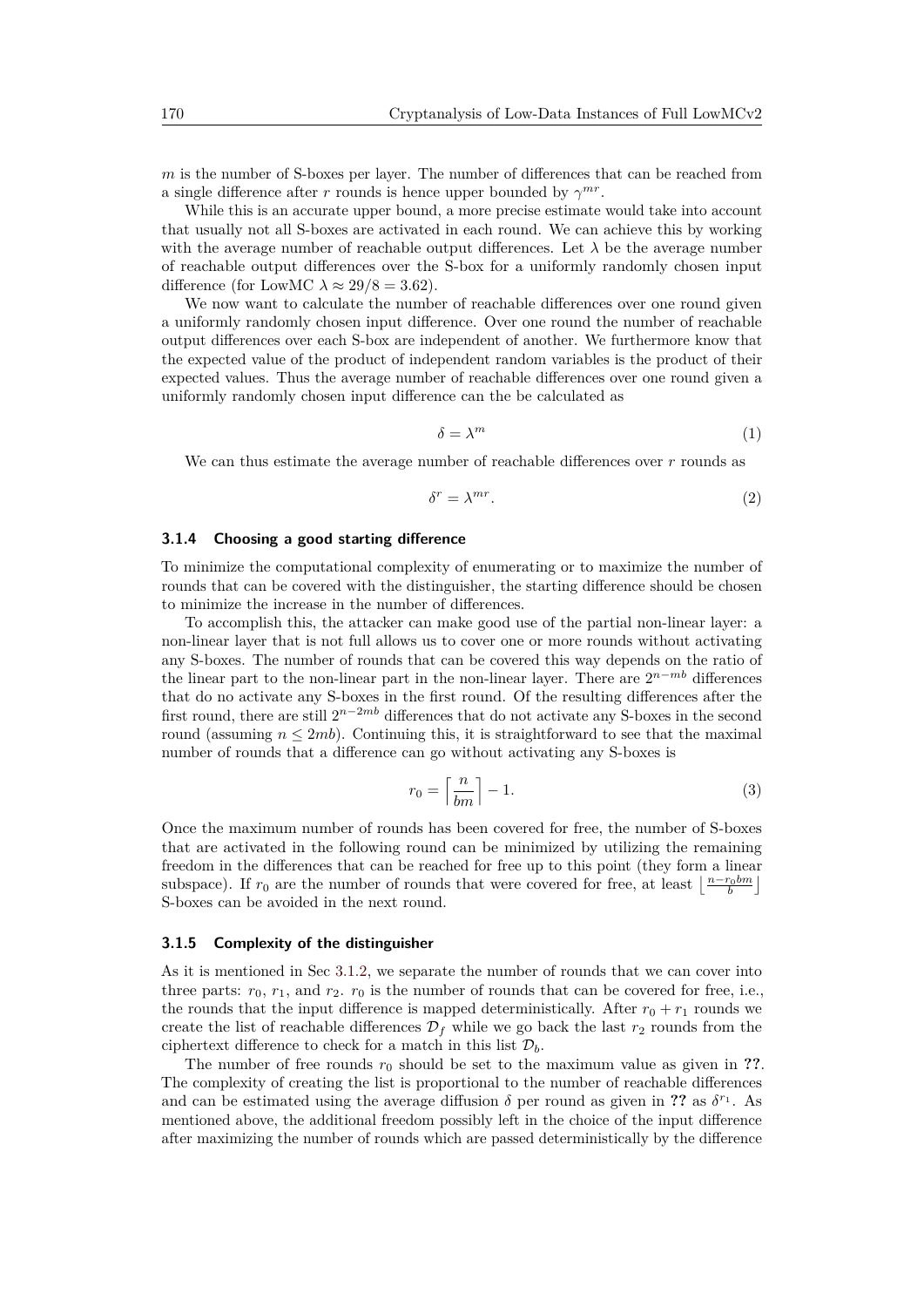can be used to reduce the diffusion in round  $r_0 + 1$ . Using this we can reduce the complexity of creating the list of differences to

$$
|\mathcal{D}_f| = \lambda^{m - \left\lfloor \frac{n - r_0 b m}{b} \right\rfloor} \cdot \delta^{r_1 - 1} \tag{4}
$$

where  $\lambda$  is again the average number of differences reachable over the S-box.

In case no additional freedom left after maximizing the number of rounds, the complexity of creating the list  $\mathcal{D}_f$  equals to

$$
|\mathcal{D}_f| = \delta^{r_1} \tag{5}
$$

For enumerating the differences after round  $r_0 + r_1$  when going back from the ciphertext difference, the complexity again corresponds to the number of reachable differences which can be estimated as follows:

$$
|\mathcal{D}_b| = \delta^{r_2} \tag{6}
$$

Checking for a collision in the list of differences can be done in constant time. Consequently, the total time complexity is dominated by creating the lists and can be computed as  $|\mathcal{D}_f| + |\mathcal{D}_b|$ .

# **3.2 Enumeration of** *d***-differences**

One of the limitations of the difference enumeration technique is that the probability of finding a collision in the enumerated differences should be lower than 1 to give a good distinguisher. In other words the following condition should hold to avoid any wrong collision:

$$
|\mathcal{D}_f| \times |\mathcal{D}_b| = \delta^{(r_1 + r_2)} < 2^n \quad \to \quad r_1 + r_2 < \frac{n}{\log_2(\delta)}\tag{7}
$$

In cases where the key size is larger than half of the block size, this implies that the number of rounds that can be attacked is bounded by the blocksize, not by the time constraint given by the key size.

To circumvent this restriction, it is possible to increase the size of the space where we look for collisions by considering several differences simultaneously. This technique has been named polytopic cryptanalysis [\[Tie16\]](#page-18-2) and we briefly summarize it here.

### **3.2.1 About** *d***-differences**

In a *d*-difference instead of looking at the difference of a pair of texts  $x_0$  and  $x_1$ , we consider the *d* differences formed between a base text  $x_0$  and *d* other texts  $x_1, \ldots, x_d$ . A *d*-difference is then the ordered tuple of the respective differences, i.e.,  $(x_1 \oplus x_0, \ldots, x_d \oplus x_0)$ . Just as with a single difference, we can study how these difference tuples propagate through the steps of the cipher.

While the rate of diffusion is generally higher for *d*-differences, it is nonetheless limited by the size of the S-boxes that are used in the construction. A *b*-bit S-box can map an input *d*-difference to at most  $2^b$  possible output *d*-differences.

### **3.2.2 Enumerating** *d***-differences**

Just as with standard differences, we can enumerate the reachable *d*-differences that an input *d*-difference can reach over a given number of rounds. We can thus transfer the distinguisher that we used with differences to a distinguisher based on *d*-differences. The only change is now that we will be looking for collisions in the enumerations of the *d*-differences instead of simple differences. We will thus be looking for collisions on *dn* bits instead of *n* bits. By increasing the number of differences *d* that we use, we can thus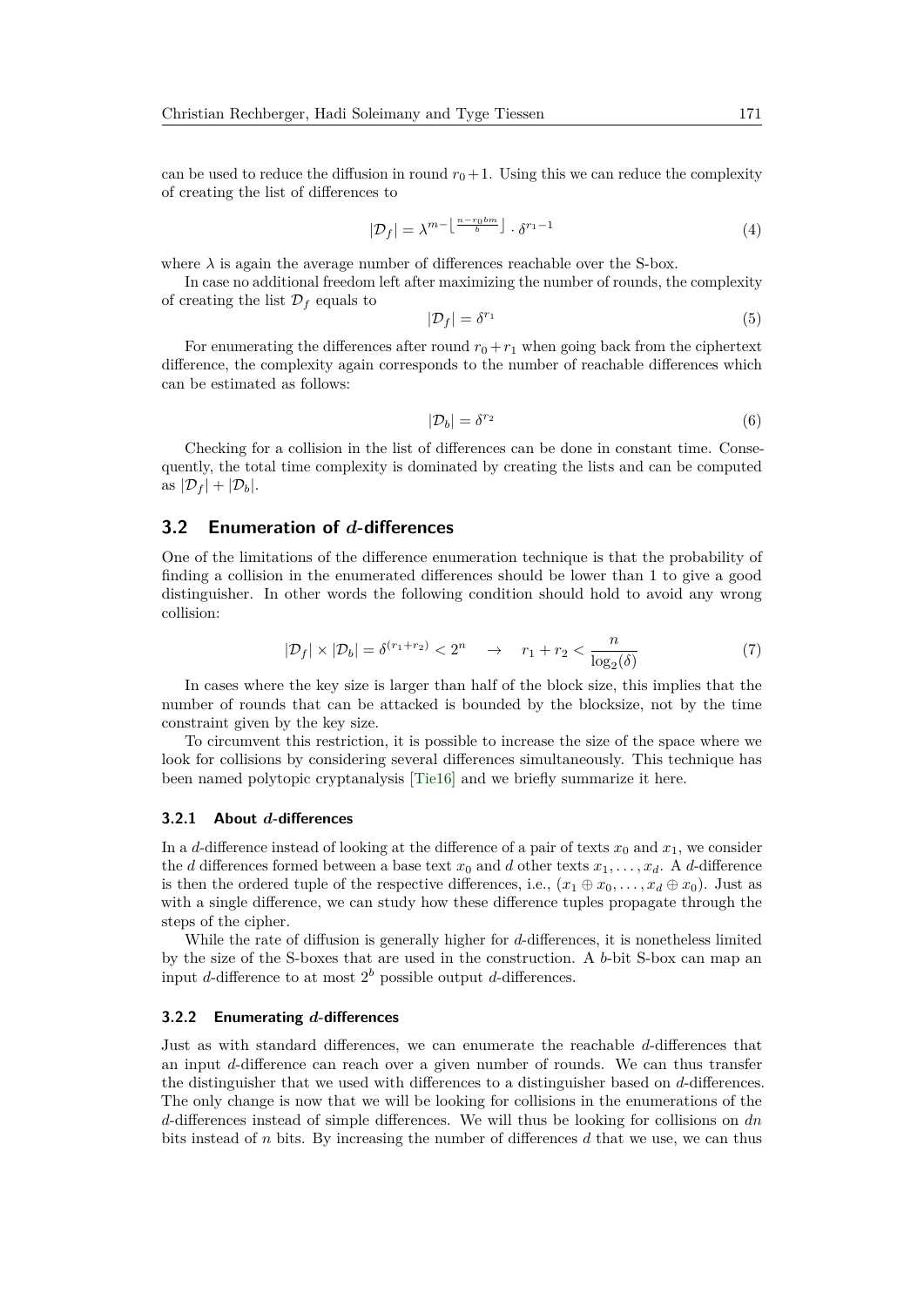make sure that the bottleneck is never the block size but always the key size (under the assumption that the data complexity allows that).

Since the number of reachable *d*-differences over the S-box for a non-zero input *d*difference is *at most*  $2^b$ , a simple upper bound on the number of reachable *d*-differences after *r* rounds given a block cipher structure as described in **??** can be found as 2 *b*·*m*·*r* . However, to calculate the average number of *d*-difference reachable over *r* rounds more precisely, we can use the same formula as we used for calculating the diffusion for standard differences but we have to use a value of  $\lambda_d$  that corresponds to the average number of reachable *d*-differences over one S-box for a uniformly randomly chosen input *d*-difference. For  $d = 2$ , this is for example  $\lambda_2 \approx 421/64 = 6.58$  in LowMC.  $\lambda_2$  gets close to the upper bound (i.e 8) by increasing the value of *d*.

Similarly the average number of reachable *d*-differences over one round given a uniformly randomly chosen input difference can the be calculated as

$$
\delta_d = \lambda_d^m \tag{8}
$$

We can thus estimate the average number of reachable differences over *r* rounds as

$$
\delta_d^r = \lambda_d^{mr}.\tag{9}
$$

#### <span id="page-9-0"></span>**3.2.3 Selection of parameters**

To have a *d*-differences characteristic of probability one for the first  $r_0$  rounds, it is sufficient that  $2^{n-bmr_0} > d$  holds. We can select  $r_0$  as the largest possible value:

$$
r_0 = \left\lfloor \frac{n - \log_2 d}{b \cdot m} \right\rfloor \tag{10}
$$

The data required is only  $d+1$  chosen plaintexts for the distinguisher. To make sure that the key-recovery attack succeeds in practice, we run the attack prcedure for two *d*-differences which requires  $2(d+1)$  chosen plaintexts.

We want to consider cases in which merging the lists for obtaining the *d*-differences in the middle of cipher leads to a unique candidate. Since the number of reachable *d*-differences is *at most*  $\delta_d^{m \cdot (r_1+r_2)}$ , the following condition should hold for dimension *d* to avoid any wrong collision in **??**:

$$
|\mathcal{D}_f| \times |\mathcal{D}_b| = \lambda_d^{m \cdot (r_1 + r_2)} = \delta_d^{(r_1 + r_2)} < 2^{n \cdot d} \quad \to \quad d > \frac{\log_2(\delta_d)(r_1 + r_2)}{n}.\tag{11}
$$

The time complexity is dominated by finding the *d*-differences collision in the middle of cipher which equals to  $\delta_d^{r_1} + \delta_d^{r_2}$  where  $\delta_d$  is the average number of reachable differences over one round as given in Eq **??**. So it makes sense to consider an equal values for *r*<sup>1</sup> and *r*2. The time complexity should be less than the exhaustive search. As a result the following condition should hold:

$$
\max\left(\delta_d^{r_1}, \delta_d^{r_2}\right) < 2^k \quad \to \quad \max(r_1, r_2) < \frac{k}{\log_2(\delta_d)}.\tag{12}
$$

To maximize the number of attacked rounds while retaining at least one expected  $d$ -differences collision in the middle, we can select  $r_1$  and  $r_2$  to be the largest possible values:

$$
r_1 = r_2 = \left\lfloor \frac{k}{\log_2(\delta_d)} \right\rfloor.
$$
 (13)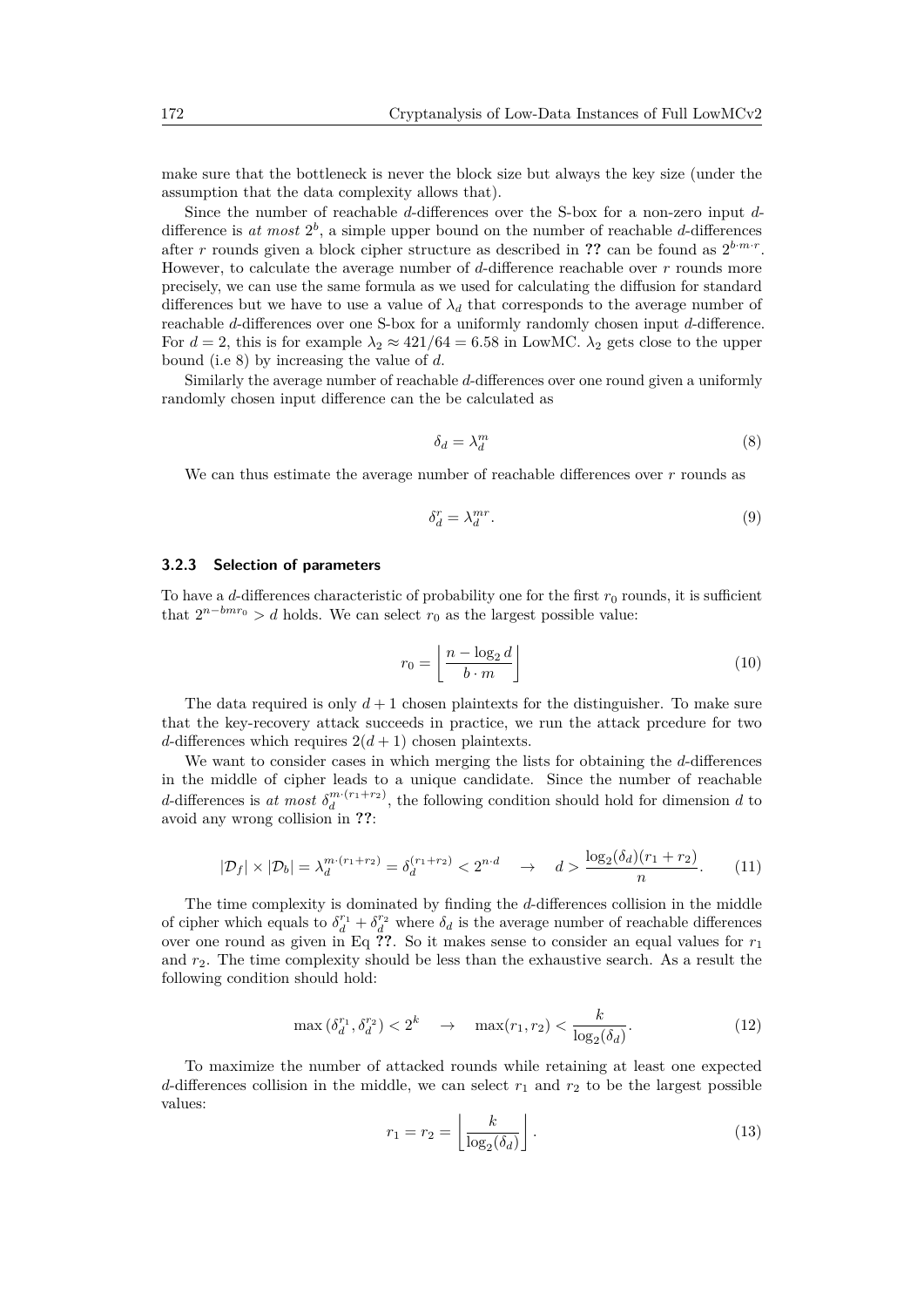# <span id="page-10-0"></span>**4 Key-recovery attacks**

We start by introducing an algorithm which can be used to obtain the internal *d*-differences for a specific *d*-tuple of plaintexts and the corresponding ciphertexts. After that, we discuss how the known internal conventional differences or *d*-differences can be used to mount a key recovery attack. We will then present the attack results on LowMCv2.

# <span id="page-10-1"></span>**4.1 Recovering the** *d***-differences trail**

We begin the key recovery attack with the distinguisher that we constructed in **??**. In this distinguisher, we computed two lists of reachable *d*-differences in the middle of the cipher and tested for a collision. As a random permutation would generate such a collision only with a small probability, the occurrence of one could be used to distinguish the cipher from a random permutation. Now in the attack case, we already know that we are dealing with the cipher. But as the collision occurs randomly only with a low probability, with high likelihood only a single collision will be detected.

The first step in the attack is now to determine the *d*-differences trail that the messages have taken. We already know the input *d*-differences, the output *d*-differences and from the collision, we know the *d*-differences in the middle. Indeed it is straightforward to determine the entire *d*-differences trail with little addition computational cost. This can for example be done by storing with each *d*-differences in the lists the *d*-difference trails in the upper or lower half part of the cipher that was taken to reach it.

To describe this process in more detail, let us assume that there exists an input d-difference  $(\Delta_0^1, \cdots \Delta_0^d)$ , such that  $(\Delta_0^1, \cdots \Delta_0^d) \rightarrow (\Delta_{r_0}^1, \cdots \Delta_{r_0}^d)$  holds over the first  $r_0$ rounds with probability one where  $\Delta_{r_0}^i = \mathcal{L}_r \circ \cdots \circ \mathcal{L}_1(\Delta_0^i)$  for  $1 \leq i \leq d$ . In the following we show how we can retrieve the values of internal *d*-difference for an arbitrary  $(d+1)$ -tuple  $(P_0, P_1 = P_0 \oplus \Delta_0^1, \dots, P_d = P_0 \oplus \Delta_0^d$  and their corresponding ciphertexts:

**Step 1:** Ask the encryption oracle to provide the encryption of  $(P_0, P_1 = P_0 \oplus P_1)$  $\Delta_0^1, \dots, P_d = P_0 \oplus \Delta_0^d$  and save the corresponding ciphertexts respectively as  $(C_0, C_1, \dots, C_d)$ . We denote the output *d*-difference as  $(\Delta_r^1, \cdots, \Delta_r^d)$  where  $r = r_0 + r_1 + r_2$ .

**Step 2:** Compute all possible *d*-differences which can be reached in the output of the  $(r_0 + r_1)$ -th round from the *d*-differences  $(\Delta_{r_0}^1, \dots, \Delta_{r_0}^d)$  in the forward direction over the *r*<sub>1</sub> rounds and save them in the set  $\mathcal{D}_f$ . Note that we know the values of  $(\Delta^1_{r_0}, \cdot, \Delta^d_{r_0})$ because of the deterministic differential characteristic for the first  $r_0$  rounds.

**Step 3:** Similarly compute all possible *d*-differences that can be reached in the output of  $(r_0 + r_1)$ th round from the difference  $(\Delta_r^1, \dots, \Delta_r^d)$  in the backward direction over the last  $r_2$  rounds and save them in the set  $\mathcal{D}_b$ .

**Step 4:** Retrieve the *d*-difference  $(\Delta^1_{r_0+r_1}, \cdots, \Delta^d_{r_0+r_1})$  by looking for a collision between the sets  $\mathcal{D}_f$  and  $\mathcal{D}_b$ .

If the collision probability is sufficiently low, the retrieved difference in the middle will be uniquely determined. Now if we have a collision, we can connect the paths belonging to the differences in the list to determine the entire difference trail. For this purpose, alternatively Algorithm [1](#page-11-0) can be used to obtain all of the internal difference which can be exploitable for key recovery.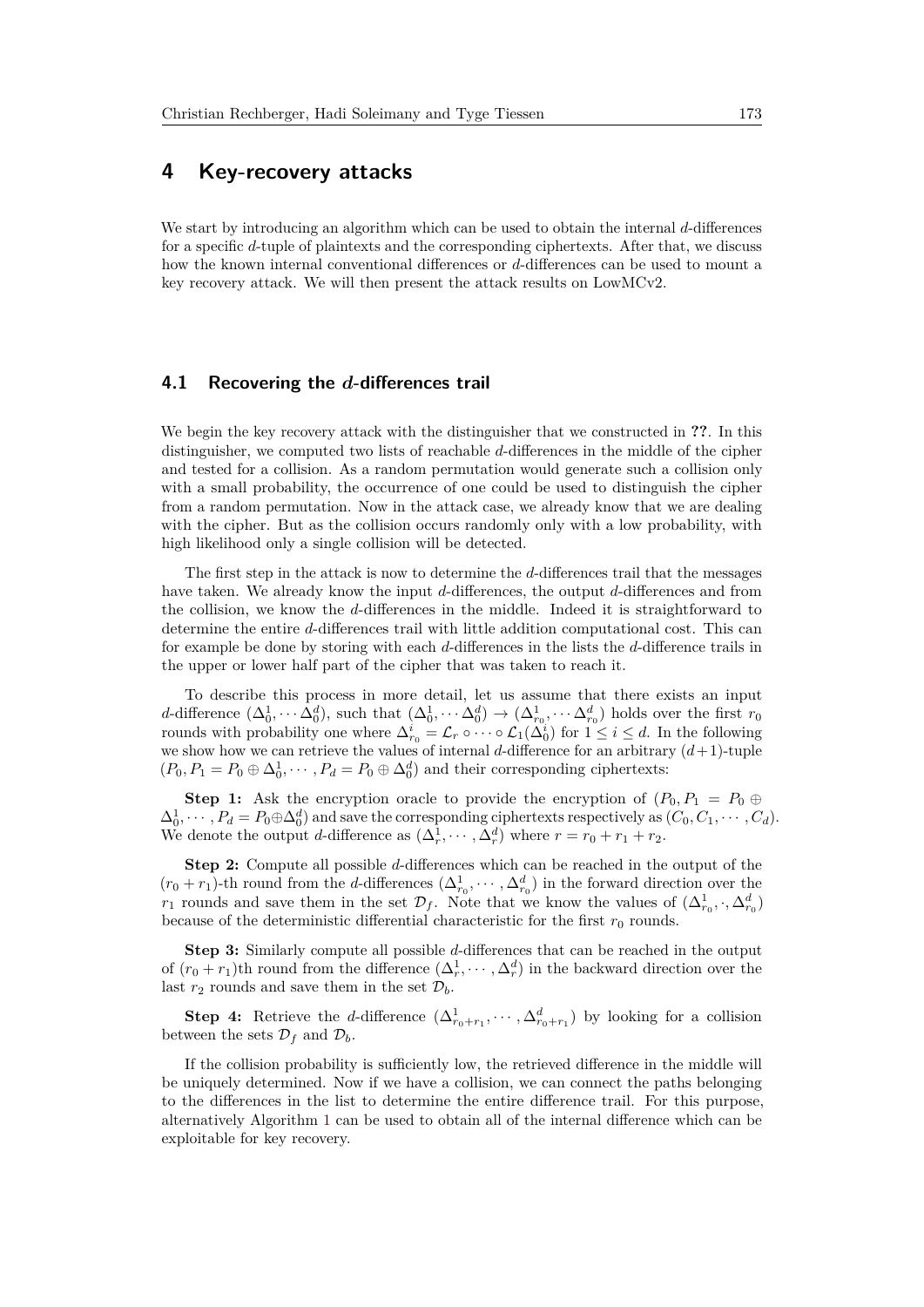<span id="page-11-0"></span>

| Algorithm 1 FIND. MIDDLE. d-DIFFERENCE                                                                                                     |
|--------------------------------------------------------------------------------------------------------------------------------------------|
| <b>Require:</b> R and R' where $R < R'$ . $(\Delta_R^d, \dots, \Delta_R^d)$ and $(\Delta_{R'}^d, \dots, \Delta_{R'}^d)$ which are internal |
| d-differences in rounds $R$ and $R'$ , respectively.                                                                                       |
| <b>Ensure:</b> d-difference in the round $\left \frac{R+R'}{2}\right $                                                                     |
| 1: Compute all possible <i>d</i> -differences that can be reached in the output of the $\left  \frac{R+R'}{2} \right $ -th                 |
| round from d-difference $(\Delta_R^d, \dots, \Delta_R^d)$ in the R-th round and save them in the set $\mathcal{D}_f$ .                     |
| 2. Compute all possible <i>d</i> -differences that can be reached in the output of $\left  \frac{R+R'}{2} \right $ -th                     |

- $\vert$ -th round from the *d*-difference  $(\Delta_{R'}^d, \dots, \Delta_{R'}^d)$  over the last round and save them in the set  $\mathcal{D}_b$ .
- 3: Match the sets  $\mathcal{D}_f$  and  $\mathcal{D}_b$  and return the collision.

In order to find all internal *d*-differences, one should apply meet-in-the-middle approach for around  $r_1+r_2$  times. In each iteration, the time complexity is dominated by constructing the lists which is proportional to the size of the corresponding created lists  $|\mathcal{D}_f| + |\mathcal{D}_b|$ , since finding a collision in the lists can be done in constant time. The number of reachable differences grows exponentially by increasing the number of rounds. Consequently the total time complexity of finding internal *d*-differences is dominated by finding the first internal *d*-differences collision in the middle of cipher which equals to

$$
\delta_d^{r_1} + \delta_d^{r_2} \tag{14}
$$

Similarly the memory complexity is dominated for saving the possible *d*-differences for the first call of MITM approach which is  $(\delta_d^{r_1} + \delta_d^{r_2}) \cdot d \cdot (n/8)$  bytes to allocate  $\delta_d^{r_1} + \delta_d^{r_2}$ memories for saving *d* values.

# <span id="page-11-1"></span>**4.2 Constructing a full key recovery attack**

## **4.2.1 Retrieving all equivalent subkeys by utilizing difference trail**

In what follows we describe the method to retrieve the key based on the knowledge of internal differences. We denote by  $2<sup>x</sup>$  the maximum number of solutions for the equation  $\beta = S(X) \oplus S(X \oplus \alpha)$  where  $\alpha, \beta \in \mathbb{F}_2^b$ . In other words we assume that the *b*-bit Sbox is  $2^x$ -uniform (for LowMC  $2^x = 2$ ). On the basis of the solutions for the equation  $\beta = S(X) \oplus S(X \oplus \alpha)$ , we present a method to obtain round keys by considering two consecutive differences.

To describe this process in more detail, we consider a pair of plaintexts  $(P, P)$  $P \oplus \Delta_{in}$  and the corresponding ciphertexts  $(C, C')$  where  $\Delta_{in} \in \mathbb{F}_2^n$ . There exists a unique differential path from plaintexts to ciphertexs over *r* rounds of the cipher that correspond to this pair. This path directly depends on the values of rounds keys and can be found by the method described in Sec [4.1.](#page-10-1) We denote the output difference of the *i*-th round by  $\Delta_i$ where  $\Delta_i \in \mathbb{F}_2^n$  and  $1 \leq i \leq r$ . Obviously  $\Delta_r = C \oplus C' = \Delta_{out}$ . In addition we denote the internal states in the *i*-th round which correspond to the pairs  $(P, C)$  and  $(P', C')$  by  $X_i$ and  $X'_{i}$ , respectively.

Let us assume that the difference of the semi-final round, i.e.  $\Delta_{r-1}$ , is known. In addition, the transition difference from  $\Delta_{r-1}$  to  $C \oplus C' = \Delta_{out}$  is not deterministic, i.e.  $Pr[\Delta_{r-1} \to \Delta_{out}]$  < 1. Usually the linear operation is omitted in the last round of the cipher. Nevertheless we assume the last round includes the linear layer  $\mathcal{L}_r$  which can simply be considered as an identity function in the case of nonexistence. We expect to have at most  $2^{m.x}$  solutions for the quadratic  $(X_r^I, X_r^{'I}, X_r^S, X_r^{'S})$ , since each Sbox is differentially  $2^x$ -uniform. Each solution uniquely suggests a candidate for the equivalent round key  $sk'_r$  as follows: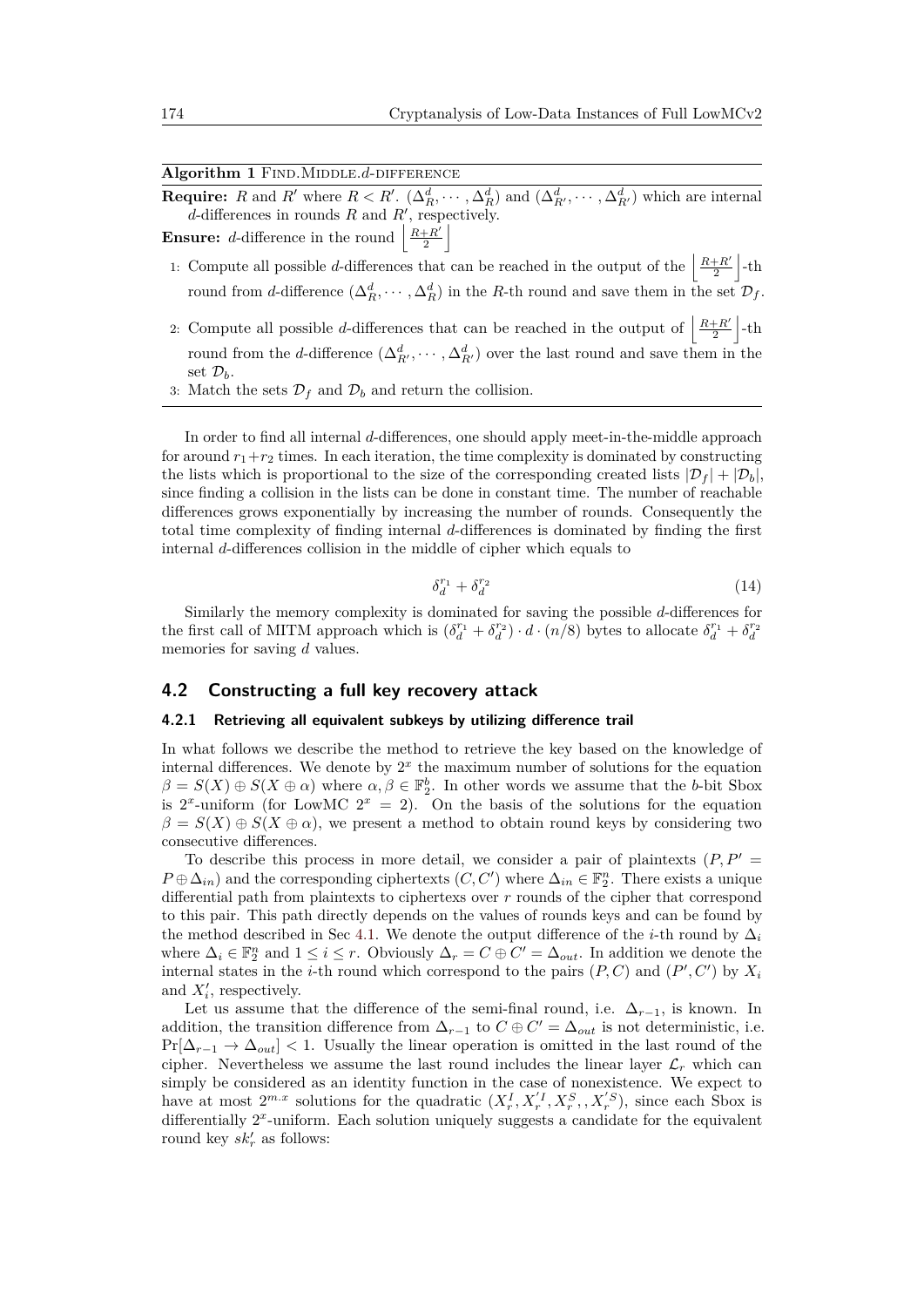$$
C \oplus sk'_r = X_r^L = \mathcal{L}_r(X_r^S) \rightarrow sk'_r = C \oplus \mathcal{L}_r(X_r^S)
$$

So totally  $2^{m.x}$  values are obtained as candidates for the equivalent round key  $sk'_r$ which is significantly less than all  $2^{m.b}$  possible values. In other words we get  $m \cdot (b-x)$ -bit information about the last equivalent round key  $sk'_r$ .

Now let us assume that  $\ell$  different pairs of plaintexts  $(P_i, P_i \oplus \Delta_{in})$  with corresponding ciphertexts  $C_i$ ,  $C'_i$  are given. In addition, we assume that the internal differences for each of the pairs can be retrieved uniquely with the method described in Section 3. With the method described above,  $m \cdot (b - x)$ -bit information about the last equivalent round key can be retrieved from each pair. Consequently, the number of pairs needs to retrieve  $sk'_r$ can be estimated as follows:

$$
\ell = \lceil \frac{m \cdot b}{m \cdot (b - x)} \rceil = \lceil \frac{b}{b - x} \rceil. \tag{15}
$$

Our key-recovery attack takes advantage of the fact that for any arbitrary differences  $(\alpha, \beta) \in (\mathbb{F}_2^b \times \mathbb{F}_2^b)$  the number of solutions for the equation  $\beta = S(x) \oplus S(x \oplus \alpha)$  is significantly smaller than  $2^b$ . This property is an obvious design criterion from the point of view of cryptographers. To guarantee a strong resistance against differential-type cryptanalysis, Sboxes are built upon functions with low differential uniformity. Interestingly the data required for retrieving the equivalent subkey in our attack decreases when the S-box utilized in the cipher is stronger against differential attack as it can be observed in **??**. Since LowMC S-box is 2-uniform, the attack on LowMC requires around  $\lceil \frac{3}{3-1} \rceil = 2$ pairs of chosen plaintexts. However, we can use a few more pairs of chosen plaintexts to make sure we can find different differences over S-boxes in the key-recovery part. To illustrate this fact, let us consider the following simple example:

**Example 4.1.** For the sake of simplicity we consider one Sbox in the last round of LowMC excluding the linear layer. The following relation holds:

$$
S(y) + k = c
$$

where *k* is a 3-bit fixed but unknown, *y* is a 3-bit input of the last round and *c* is the corresponding 3-bit in the ciphertext. Let us assume that for a given pair  $((P_1, C_1), (P'_1, C'_1)),$ the difference of the semi-final round is found as 1. In addition, we assume  $c_1 = 0$  and  $c_1' = 5$  which means the input and output differences over the Sbox in the last round are respectively 1 and 5. The internal value  $S(y_1)$  is either 3 or 6, since  $S(2) \oplus S(3) = 3 \oplus 6 = 5$ . Consequently, the key  $k = c_1 \oplus S(y_1)$  is either  $0 \oplus 3 = 3$  or  $0 \oplus 6 = 6$ . Similarly assume for another given pair  $((P_2, C_2), (P'_2, C'_2))$ , the input and output differences over the Sbox in the last round are 1 and 1, respectively. In addition, assume  $c_2 = 3$  and  $c'_2 = 2$ . The corresponding internal values for  $S(y_2)$  is either 0 or 1, since  $S(0) \oplus S(1) = 0 \oplus 1 = 1$ . Consequently, the key  $k = c_2 \oplus S(y_2)$  is either  $3 \oplus 0 = 3$  or  $3 \oplus 1 = 2$ . The key can be obtained uniquely by considering the intersection between two sets  $\{3, 6\} \cap \{3, 2\} = 3$ .

For the obtained equivalent last round key  $sk'_r$ , all ciphertexts  $C_i$  and  $C'_i$  can be decrypted over the last round. Then the  $sk'_{r-1}$  can be obtained with the similar method by considering the differences  $\Delta_{r-1}$  and  $\Delta_{r-2}$ . The same arguments suggest that  $sk'_{r-1}$ can be determined by uniquely. We can simply continue this procedure over  $r_1 + r_2$  rounds to obtain the all equivalent subkeys uniquely.

The time complexity of the key-recovery attack is  $(r_1 + r_2) \cdot 2^{\ell} \cdot 2^{m \cdot x}$  memory accesses and simple operations. Obliviously the time complexity of the key-recovery attack is much smaller than the time complexity of the process of finding internal differences described in Section [4.1](#page-10-1) which is equal to  $\delta^{r_1} + \delta^{r_2}$  for each pairs as it is give in ??. So the total complexity of the attack can be estimated as follows: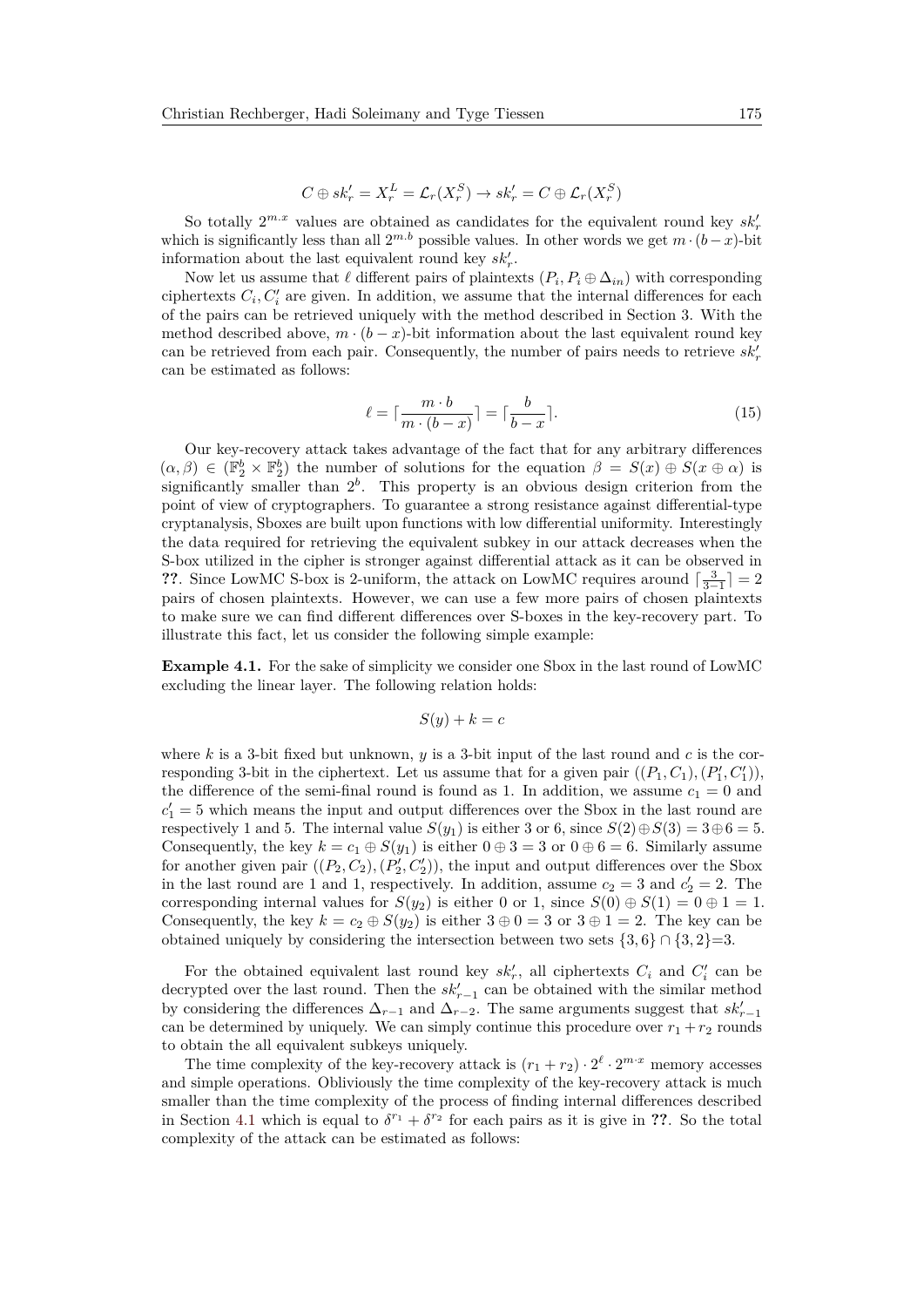$$
\ell \cdot (\delta^{r_1} + \delta^{r_2}) \tag{16}
$$

where  $\ell$  is the number of required pairs.

### **4.2.2 Retrieving all equivalent subkeys by utilizing** *d***-differences**

Because of the existence of symmetric solutions, the lowest number of solutions for a pair of input and output differences over an S-box is 2. However, the situation is different for d-differences. While a b-bit S-box can map an input d-difference to at most  $2<sup>b</sup>$  possible output *d*-differences, the number of possible output *d*-differences increases exponentially with the dimension  $d$ , i.e.  $2^{d \cdot b}$ . It is easy to verify that the *d*-difference distribution is sparse for *d >* 1 and for most pairs of input and output *d*-differences over an S-box there exist a unique solution. For instance, the number of possible input and output 2-differences pairs over the Sbox of LowMC is 421 out of  $2^{2.3} \cdot 2^{2.3} = 2^{12}$  total values. For 336*/*421 = 79% possible input and output 2-differences there exist only one solution. By increasing the dimension *d*, this ratio becomes higher. For instance, there exist a unique solution for  $3696/3893 = 94\%$  possible input and output 3-differences over the Sbox of LowMC. Consequently, if we move from differences to *d*-differences where *d >* 1, the problem becomes a lot easier. If we know the input *d*-difference and the output *d*-difference over a LowMC S-box and if there are at least two unique non-zero differences among the *d* differences, the values of the input and output messages are uniquely determined.

If we are given the plaintext and ciphertext messages and their corresponding *d*difference trail, we can thus determine for any active S-box in the last round, the value of the corresponding part of the last round key uniquely. By running the same procedure two or a few more times to activate different S-boxes in the last round, we can retrieve the last round key completely (in our equivalent representation of LowMC). We can thus peel of the last round and use the same data to retrieve the second to last equivalent round key, and so forth.

Similarly the time complexity of retrieving the equivalent subkeys is negligible in comparison with the time complexity of finding internal differences described in Section [4.1](#page-10-1) which is equal to  $\delta_d^{r_1} + \delta_d^{r_2}$  for each pair as it is give in **??**. So the total complexity of the attack is dominated by the process of finding internal differences for two different pairs and can estimated as:

$$
2 \cdot (\delta_d^{r_1} + \delta_d^{r_2}) \tag{17}
$$

#### **4.2.3 Full key from equivalent round keys**

In general, the exact amount of information extracted about the master key depends on the key schedule of the cipher. However, as the key schedule of LowMC is linear, we only need to determine enough round key material to ensure that the full key can be determined uniquely. Since the key schedule is generated pseudo-randomly, this should be the case as soon as the collected round key material exceeds the size of the full key.

# **4.3 Results on LowMCv2**

To estimate the security of LowMCv2 against the described attack, we can take two different approaches. The first is to compare the time complexity of the proposed attack on the full-round cipher with the given threshold  $2^k$  which is the time complexity of exhaustive search over all key candidates. In **??** we list resulting attacks on a few different instances of LowMCv2 with low allowable data complexity (enough to allow our attack vector to succeed with high probability) and a very small number of S-Boxes per round. The time complexity of the attack is proportional only to the values of  $r_1$  and  $r_2$ . Consequently, we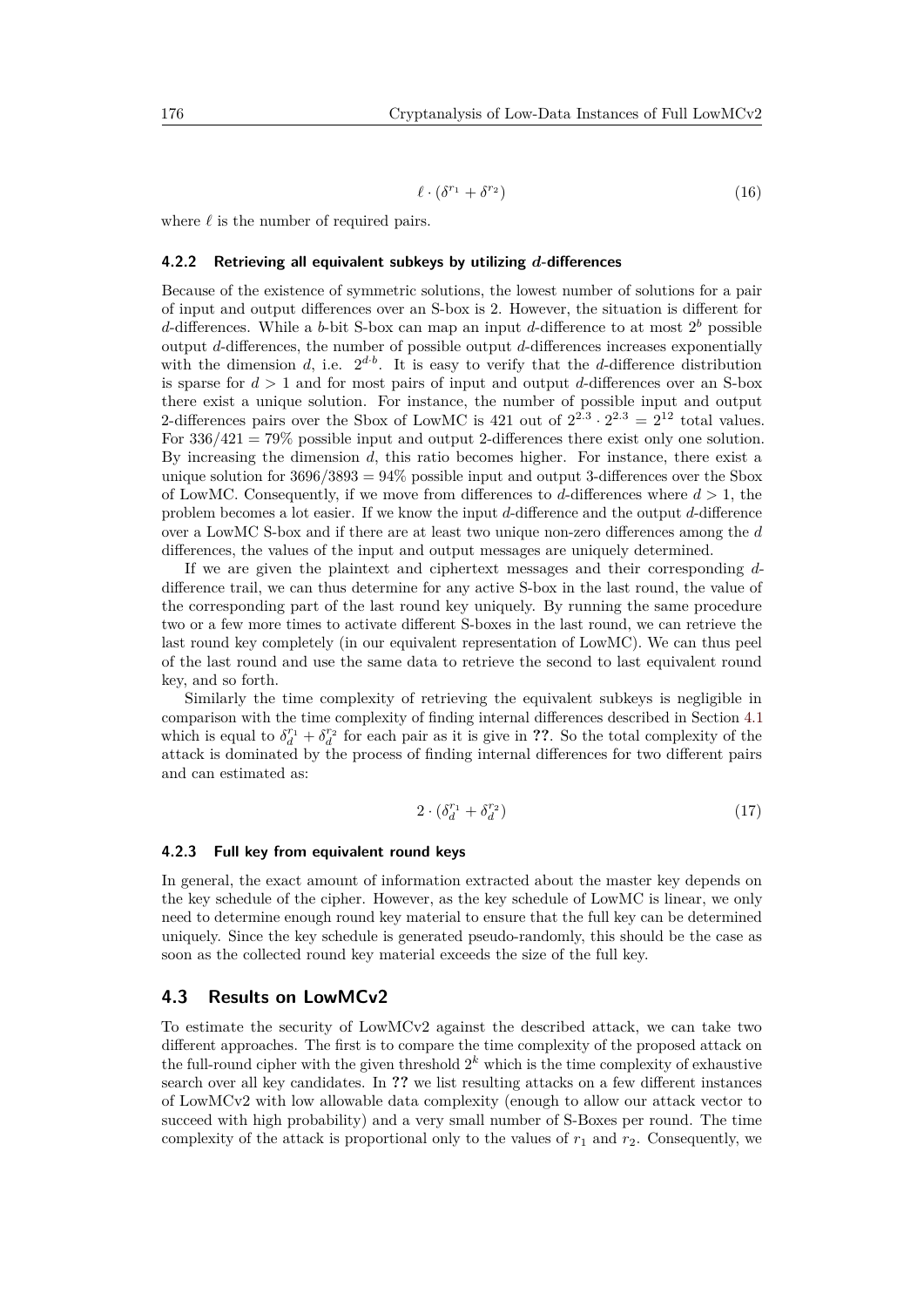|                  |         | Cipher Specification |     |        | Attack Details |                     |                           |                                 |                                                 |          |  |
|------------------|---------|----------------------|-----|--------|----------------|---------------------|---------------------------|---------------------------------|-------------------------------------------------|----------|--|
| <b>Block</b>     | S-boxes | Data                 | Key | Rounds | Dimension      | $r_0$               | $r_1$                     | r <sub>2</sub>                  | Time Complexity                                 | Data     |  |
| $\boldsymbol{n}$ | m       | D                    | ĸ   | $\,r$  | d              | $n-\log_2 d$<br>3·m | $r-r_0$<br>$\overline{2}$ | $\lceil \frac{r-r_0}{2} \rceil$ | $(\delta_d^{r_1} + \delta_d^{r_2})$<br>$2\cdot$ | $2(d+1)$ |  |
| 128              |         | 16                   | 256 | 158    | 4              | 41                  | 58                        | 58                              | 2164.9                                          | 10       |  |
| 128              | 5.      | 16                   | 256 | 37     | 4              | 8                   | 14                        | 15                              | 2212.75                                         | 10       |  |
| 256              |         | 8                    | 256 | 243    | $\Omega$       | 85                  | 79                        | 79                              | 223                                             |          |  |
| 256              | 5       | 8                    | 256 | 53     | $\Omega$       | 17                  | 18                        | 18                              | 2254.9                                          | 6        |  |
| 512              |         | 8                    | 256 | 413    |                | 170                 | 121                       | 121                             | 2226.6                                          |          |  |
| 1024             |         | 8                    | 512 | 758    |                | 341                 | 208                       | 209                             | 2389.9                                          |          |  |

<span id="page-14-0"></span>**Table 1:** Full-round attacks on different versions of LowMCv2. Data is given in number of chosen plaintexts. Block and key size are given in bit.

**Table 2:** Maximum number of attacked rounds for different versions of LowMCv2. Time complexity is in all cases just below what the key size allows. Data is given in number of chosen plaintexts. Block and key size are given in bit.

| Cipher Specification |                  |                |     |                  | Attack Details |                     |                         |                                    |          |                   |
|----------------------|------------------|----------------|-----|------------------|----------------|---------------------|-------------------------|------------------------------------|----------|-------------------|
| Block                | S-boxes          | Data           | Key | Rounds           | Dimension      | $r_0$               | $r_1, r_2$              | Time                               | Data     | Max. Rounds       |
| $\boldsymbol{n}$     | $\boldsymbol{m}$ | $\overline{D}$ | k   | $\boldsymbol{r}$ | d              | $n-\log_2 d$<br>3·m | k<br>$\log_2(\delta_d)$ | $2(\delta_d^{r_1}+\delta_d^{r_2})$ | $2(d+1)$ | $r_0 + r_1 + r_2$ |
| 128                  |                  | 16             | 256 | 158              | 4              | 41                  | 84                      | $2^{254}$                          | 10       | 209               |
| 128                  | 5                | 16             | 256 | 37               | 4              | 8                   | 16                      | 2254                               | 10       | 40                |
| 256                  |                  | 8              | 256 | 243              | $\overline{2}$ | 85                  | 89                      | $2^{252.3}$                        | 6        | 263               |
| 256                  | Ð                | 8              | 256 | 53               | $\overline{2}$ | 17                  | 17                      | $2^{254.9}$                        | 6        | 53                |
| 512                  |                  | 8              | 256 | 413              |                | 170                 | 136                     | 9254.41                            | 4        | 442               |
| 1024                 |                  |                | 512 | 758              |                | 341                 | 274                     | 2510.54                            |          | 889               |

choose  $r_0$  as the largest possible value presented in **??**. We cover the remaining rounds by selecting  $r_1 = \lfloor \frac{r-r_0}{2} \rfloor$  and  $r_2 = \lceil \frac{r-r_0}{2} \rceil$  (almost) equally to decrease the time complexity of the attack presented in **??**. As can be seen from the Table [1,](#page-14-0) several low-data instances of LowMCv2 can be broken significantly faster than exhaustive search.

A second approach is to focus on determining the maximal number of rounds which are still attackable with a complexity marginally below exhaustive search. The gap between this number and the number of rounds deemed secure in LowMCv2 is thus indicative of the instantiation's vulnerability. We apply the round formula given in Sec [3.2.3](#page-9-0) to derive the maximized number of cipher rounds vulnerable to the attack. To maximize the number of attacked rounds, we select  $r_0$  and  $r_1, r_2$  to be the largest possible values as proposed in **??** and **??**, respectively. In **??** we list resulting attacks on LowMCv2 as can be seen in the 'Max. rounds' column.

We exemplify the numbers for the attack on the first example in the table where we have a 128-bit state, one S-box per layer, 16 allowed chosen plaintext/ciphertext pairs and a 256-bit key. In the best attack, we use 4-differences such that a single distinguisher requires 5 chosen messages. To ensure that we have enough active S-boxes for the round key recovery, we double this number to allow for a second independent distinguisher. The number of attacked rounds is determined using the results of **??**. First we can cover 41 rounds for free. Then after 84 additional rounds we construct the first list of 4-differences. Coming from the ciphertext end, we can cover 84 rounds where we then search for the collision in the list. This gives in total 209 attacked rounds.

By increasing the dimension  $d$ ,  $\delta_d$  becomes higher which leads to the growth of the time complexity. On the other hand the probability of false collisions in MITM step becomes very low by increasing *d*. Consequently, as it can be seen in Table 1 we select different scenario based on the block size  $(n)$  and the key size  $(k)$ . For cases which  $n > k$ , we use standard differential. For cases which  $n = k$ , we use 2-differences. Finally for cases which  $n < k$ , we choose  $d > 3$ .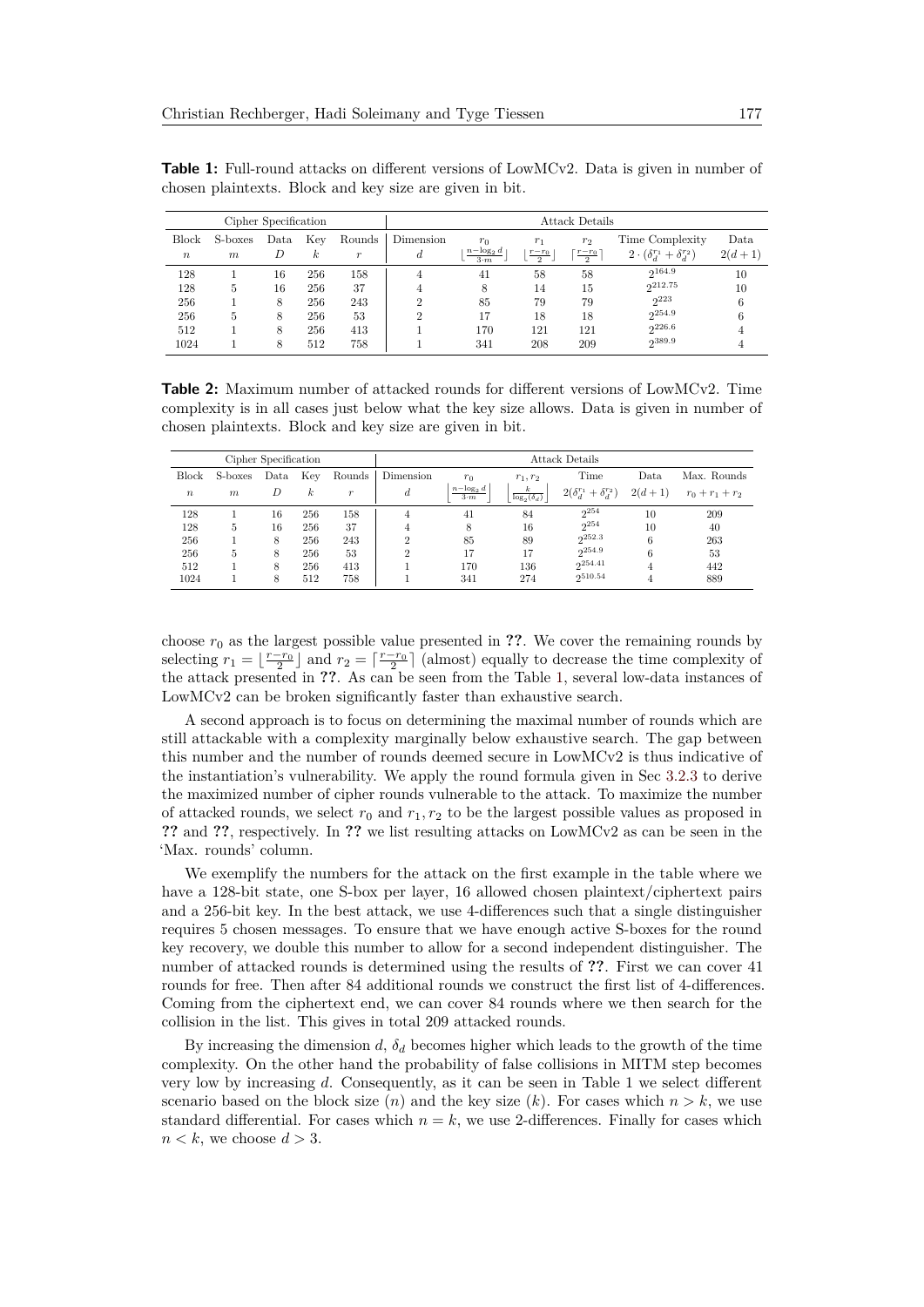### **4.4 Experimental verification**

To verify the theoretical model of attacks proposed in sec [4.2,](#page-11-1) we implement the described attack on a small variant of  $LowMC(20,1,3,20)$ . As suggested by the designers, we use the Grain LSFR as self-shrinking generator to pseudorandomly binary matrices for linear layers, key schedule and values of round constants. As it is shown in **??**, the maximal number of rounds that a difference can go without activating any S-boxes is estimated as  $r_0 = \left\lceil \frac{n - \log_2(d)}{bm} \right\rceil - 1 = \left\lceil \frac{19}{3} \right\rceil - 1 = 6$ . In our experience there exist 3 deterministic differential characteristic over 6 rounds:  $(0x0C3AA \rightarrow 0xE69AB)$ ,  $(0x1CAD9 \rightarrow 0x973E0)$  and  $(0x10973 \rightarrow 0x71A4B)$ . We take two input 2-differences  $(\alpha_1, \alpha_2) = (0x0C3AA, 0x1CAD9)$ to have a deterministic 2-differences  $(\alpha_1, \alpha_2) \rightarrow (\beta_1, \beta_2)$  over the first 6 rounds where  $(\beta_1, \beta_2)$  = (0xE69AB,0x973E0). For a random anchor  $P_0$  we encrypt the plaintexts  $(P_0, P_1 = P \oplus \alpha_1, P_2 = P \oplus \alpha_2)$  over 18 rounds and save their corresponding ciphertexts as  $C_0 = 79E52, C_1 = 0xC596B$  and  $C_2 = 0x3AESC$ , respectively.

After that we compute all possible 2-differences which can be reached in the output of the 12-th round from the 2-difference  $(\beta_1, \beta_2)$  in the forward direction over 6 rounds and save them in a set  $\mathcal{D}_f$ . Our Experience shows the number of reachable 2-differences in forward direction is  $|\mathcal{D}_f| = 46863 \simeq 2^{15.51}$ . We also compute all possible differences that can be reached in the output of 12'th round from the 2-difference  $\Delta_{18} = (C_0 \oplus C_1, C_0 \oplus C_2)$ (0xBC739,430DE) in the backward direction over the last 6 rounds and save them in another set  $\mathcal{D}_b$ . Similarly our experience shows the number of reachable 2-differences is  $|\mathcal{D}_b| = 60183 = 2^{15.87}$ . We repeat our experience for different random matrices in the linear layers for both forward and backward directions. We always reach less than 2 16*.*1 candidates for the 2-differences over 6 rounds which is less than the estimation  $\delta_2^6 = \lambda_2^6 = 2^{16.8}$  given in **??**. This fact can facilitate the attack procedure in practice. We finally retrieve the 2-differences  $\Delta_{12} = (0 \times 3B203, 0 \times FEFF7)$  uniquely by looking for a collision between the sets  $\mathcal{D}_f$  and  $\mathcal{D}_b$ .

We similarly obtain other 2-differences of the last rounds by using the same method described in Algorithm [1](#page-11-0) which leads to retrieve the equivalent subkeys. In particular, the 2-difference in the semi-last round obtained as  $\Delta_{17} = (0xC5023, 0xEDACA)$  which equals to the input 2-difference of the non-linear layer of last round. The output 2 difference of the non-linear layer of the last round is  $\mathcal{L}_{18}^{-1}(\Delta_{18}) = \mathcal{L}_{18}^{-1}(0 \times BC739, 430DE)$ (0x65023,0x4DACA). Both differences in  $\Delta_{17}$  and  $\mathcal{L}_{18}^{-1}(\tilde{\Delta}_{18})$  are equal in the last 17 bits as we expected, since non-linear layer includes only one S-box and covers the first 3 bits. The corresponding input and output 2-differences over the S-box in the last round is (0x3*,* 0x2) and (0x6*,* 0x7), respectively. There exist only one solution for this transmission over the Sbox:  $(S(3) \oplus S(0), S(3) \oplus S(1)) = (6 \oplus 0, 6 \oplus 1) = (6,7)$ . So we obtain the first 3-bits of the state after the S-box corresponding to the pair  $(P_0, C_0)$  uniquely as 3. By considering the first 3-bits of  $\mathcal{L}_{18}^{-1}(C_0) =$  A9F75 the equivalent subkey in the last round can be obtained as  $sk'_{18} = 3 \oplus 5 = 6$ . In our experience, other equivalent subkeys can be found similarly by utilizing at most two different 2-differences.

# **5 Conclusion**

In this paper we provided new insight into the security of LowMCv2. We demonstrated that some versions of LowMCv2 with sufficiently sparse non-linear layers and low allowed data-complexity are vulnerable to attacks based on difference enumeration. We further demonstrated how these attacks could be made more generic by considering tuples of differences — *d*-differences.

Indeed that is exactly the parameter space relevant for recently important for LowMC's use-case in post-quantum signature schemes [\[CDG](#page-17-4)<sup>+</sup>17, [KKW18,](#page-18-5) [BEF18,](#page-16-5) [DRS18,](#page-17-5) [PPRR17\]](#page-18-4). This is a result of the fact that the overall number of multiplications is minimized by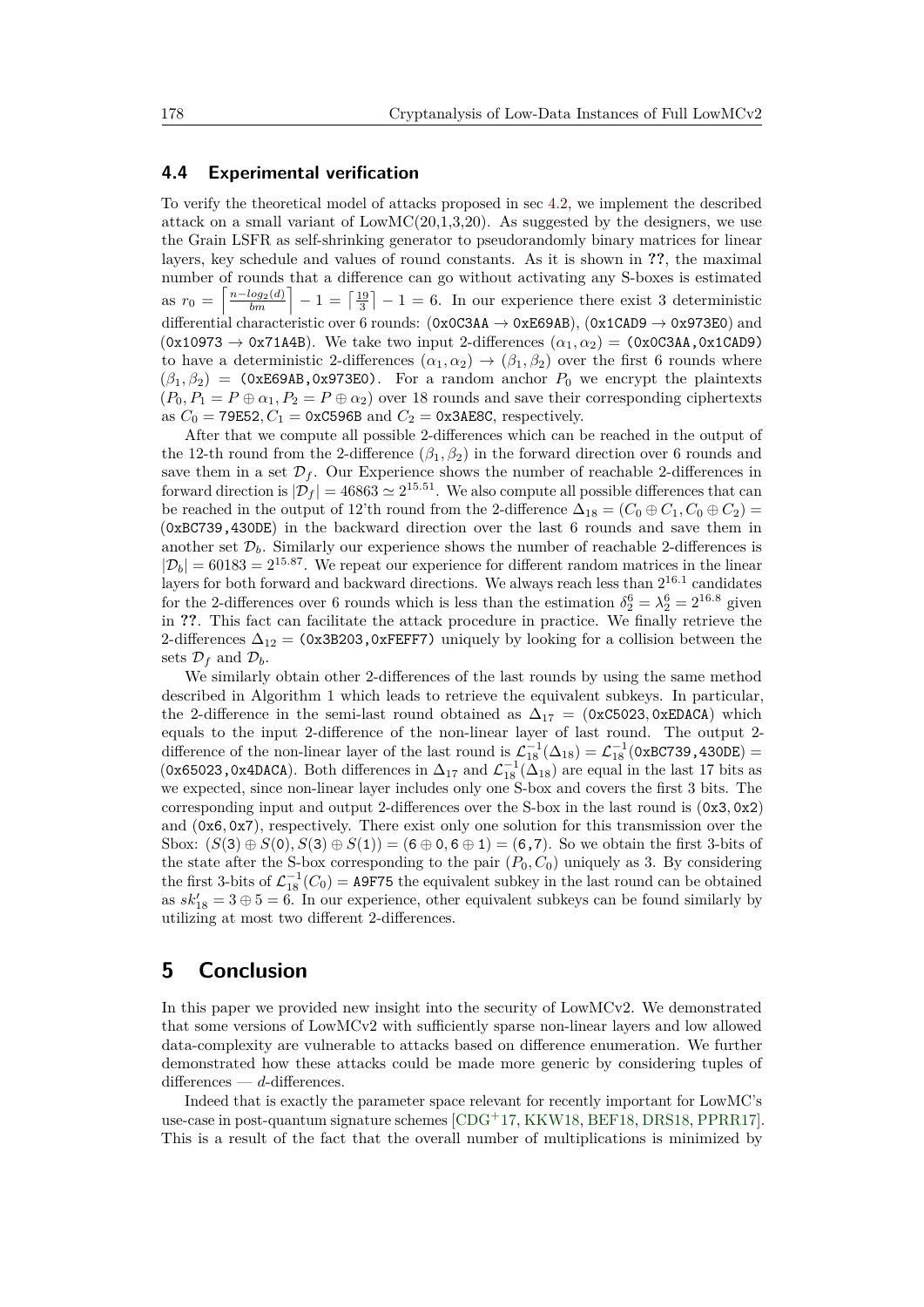decreasing the number of S-boxes per layer and the fact that only low-data security is required in this class of application. Thereby, our cryptanalysis turns out to be applicable on an important category of the LowMCv2 family that are utilized in real-world applications. All the above mentioned applications of LowMC do take our attacks into account already in their parameterization of LowMC as they used from their start version 3 of the round formular of LowMC.

While the impact on LowMCv2 is clear, it is an open question whether the attack can be effective on other designs with partial non-linear layers as well. It is furthermore an interesting question in itself how to retrieve the full key if we are given only a single pair of input and output messages together with the difference trail that they took.

# **Acknowledgments**

The work of Hadi Soleimany is partly supported by grants from Shahid Beheshti University and by the Iranian National Science Foundation (grant n◦95835673). Christian Rechberger has partly been supported by H2020 project PRISMACLOUD, grant agreement n<sup>∘644962.</sup>

# **References**

- <span id="page-16-2"></span>[AGR<sup>+</sup>16] Martin R. Albrecht, Lorenzo Grassi, Christian Rechberger, Arnab Roy, and Tyge Tiessen. MiMC: Efficient Encryption and Cryptographic Hashing with Minimal Multiplicative Complexity. In Jung Hee Cheon and Tsuyoshi Takagi, editors, *ASIACRYPT 2016*, volume 10031, pages 191–219. Springer, 2016.
- <span id="page-16-0"></span>[ARS<sup>+</sup>15] Martin R. Albrecht, Christian Rechberger, Thomas Schneider, Tyge Tiessen, and Michael Zohner. Ciphers for MPC and FHE. In Elisabeth Oswald and Marc Fischlin, editors, *Advances in Cryptology - EUROCRYPT 2015*, volume 9056 of *Lecture Notes in Computer Science*, pages 430–454. Springer, 2015.
- <span id="page-16-3"></span>[ARS<sup>+</sup>16] Martin R. Albrecht, Christian Rechberger, Thomas Schneider, Tyge Tiessen, and Michael Zohner. Ciphers for MPC and FHE. *IACR Cryptology ePrint Archive*, 2016:687, 2016.
- <span id="page-16-6"></span>[BDD<sup>+</sup>15] Achiya Bar-On, Itai Dinur, Orr Dunkelman, Virginie Lallemand, Nathan Keller, and Boaz Tsaban. Cryptanalysis of SP Networks with Partial Non-Linear Layers. In Elisabeth Oswald and Marc Fischlin, editors, *EUROCRYPT 2015*, volume 9056 of *LNCS*, pages 315–342. Springer, 2015.
- <span id="page-16-5"></span>[BEF18] Dan Boneh, Saba Eskandarian, and Ben Fisch. Post-Quantum EPID Group Signatures from Symmetric Primitives. Cryptology ePrint Archive, Report 2018/261, 2018. <https://eprint.iacr.org/2018/261>.
- <span id="page-16-4"></span>[BS90] Eli Biham and Adi Shamir. Differential Cryptanalysis of DES-like Cryptosystems. In Alfred Menezes and Scott A. Vanstone, editors, *CRYPTO 1990*, volume 537 of *Lecture Notes in Computer Science*, pages 2–21. Springer, 1990.
- <span id="page-16-1"></span>[CCF<sup>+</sup>16] Anne Canteaut, Sergiu Carpov, Caroline Fontaine, Tancrède Lepoint, María Naya-Plasencia, Pascal Paillier, and Renaud Sirdey. Stream Ciphers: A Practical Solution for Efficient Homomorphic-Ciphertext Compression. In Thomas Peyrin, editor, *FSE 2016*, volume 9783 of *LNCS*, pages 313–333. Springer, 2016.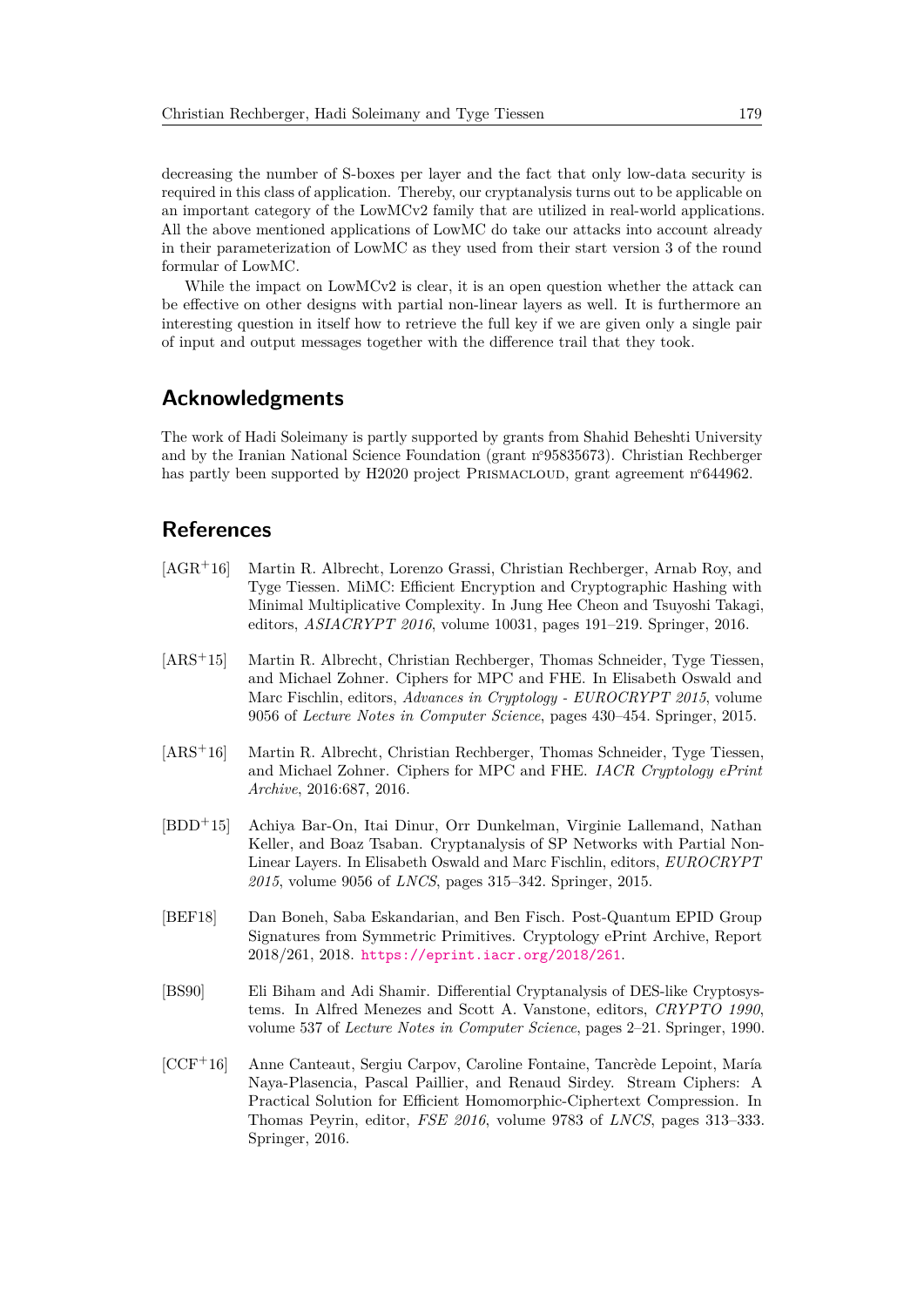- <span id="page-17-4"></span>[CDG<sup>+</sup>17] Melissa Chase, David Derler, Steven Goldfeder, Claudio Orlandi, Sebastian Ramacher, Christian Rechberger, Daniel Slamanig, and Greg Zaverucha. Postquantum zero-knowledge and signatures from symmetric-key primitives. In Bhavani M. Thuraisingham, David Evans, Tal Malkin, and Dongyan Xu, editors, *Proceedings of the 2017 ACM SIGSAC Conference on Computer and Communications Security, CCS 2017, Dallas, TX, USA, October 30 - November 03, 2017*, pages 1825–1842. ACM, 2017.
- <span id="page-17-0"></span>[DEG<sup>+</sup>18] Christoph Dobraunig, Maria Eichlseder, Lorenzo Grassi, Virginie Lallemand, Gregor Leander, Eik List, Florian Mendel, and Christian Rechberger. Rasta: A Cipher with Low ANDdepth and Few ANDs per Bit. In Hovav Shacham and Alexandra Boldyreva, editors, *Advances in Cryptology - CRYPTO 2018 - 38th Annual International Cryptology Conference, Santa Barbara, CA, USA, August 19-23, 2018, Proceedings, Part I*, volume 10991 of *Lecture Notes in Computer Science*, pages 662–692. Springer, 2018.
- <span id="page-17-2"></span>[DEM16] Christoph Dobraunig, Maria Eichlseder, and Florian Mendel. Higher-Order Cryptanalysis of LowMC. In Soonhak Kwon and Aaram Yun, editors, *ICISC 2015*, volume 9558 of *LNCS*, pages 87–101. Springer, 2016.
- <span id="page-17-7"></span>[DFJ13] Patrick Derbez, Pierre-Alain Fouque, and Jérémy Jean. Improved key recovery attacks on reduced-round AES in the single-key setting. In Thomas Johansson and Phong Q. Nguyen, editors, *EUROCRYPT 2013*, volume 7881 of *Lecture Notes in Computer Science*, pages 371–387. Springer, 2013.
- <span id="page-17-8"></span>[DKS10] Orr Dunkelman, Nathan Keller, and Adi Shamir. Improved single-key attacks on 8-round AES-192 and AES-256. In Masayuki Abe, editor, *ASIACRYPT 2010*, volume 6477 of *Lecture Notes in Computer Science*, pages 158–176. Springer, 2010.
- <span id="page-17-1"></span>[DLMW15] Itai Dinur, Yunwen Liu, Willi Meier, and Qingju Wang. Optimized Interpolation Attacks on LowMC. In Soonhak Kwon and Aaram Yun, editors, *ASIACRYPT 2015*, volume 9453 of *LNCS*, pages 535–560. Springer, 2015.
- <span id="page-17-3"></span>[DOR<sup>+</sup>16] David Derler, Claudio Orlandi, Sebastian Ramacher, Christian Rechberger, and Daniel Slamanig. Digital signatures from symmetric-key primitives. Cryptology ePrint Archive, Report 2016/1085, 2016. [http://eprint.iacr.](http://eprint.iacr.org/2016/1085) [org/2016/1085](http://eprint.iacr.org/2016/1085).
- <span id="page-17-5"></span>[DRS18] David Derler, Sebastian Ramacher, and Daniel Slamanig. Post-quantum zeroknowledge proofs for accumulators with applications to ring signatures from symmetric-key primitives. In Tanja Lange and Rainer Steinwandt, editors, *Post-Quantum Cryptography - 9th International Conference, PQCrypto 2018, Fort Lauderdale, FL, USA, April 9-11, 2018, Proceedings*, volume 10786 of *Lecture Notes in Computer Science*, pages 419–440. Springer, 2018.
- <span id="page-17-9"></span>[DS09] Hüseyin Demirci and Ali Aydin Selçuk. A meet-in-the-middle attack on 8-round AES. In Kaisa Nyberg, editor, *FSE 2008*, volume 5086 of *Lecture Notes in Computer Science*, pages 116–126. Springer, 2009.
- <span id="page-17-6"></span>[DSP07] Orr Dunkelman, Gautham Sekar, and Bart Preneel. Improved meet-in-themiddle attacks on reduced-round DES. In K. Srinathan, C. Pandu Rangan, and Moti Yung, editors, *Progress in Cryptology - INDOCRYPT 2007, 8th International Conference on Cryptology in India, Chennai, India, December 9-13, 2007, Proceedings*, volume 4859, pages 86–100. Springer, 2007.